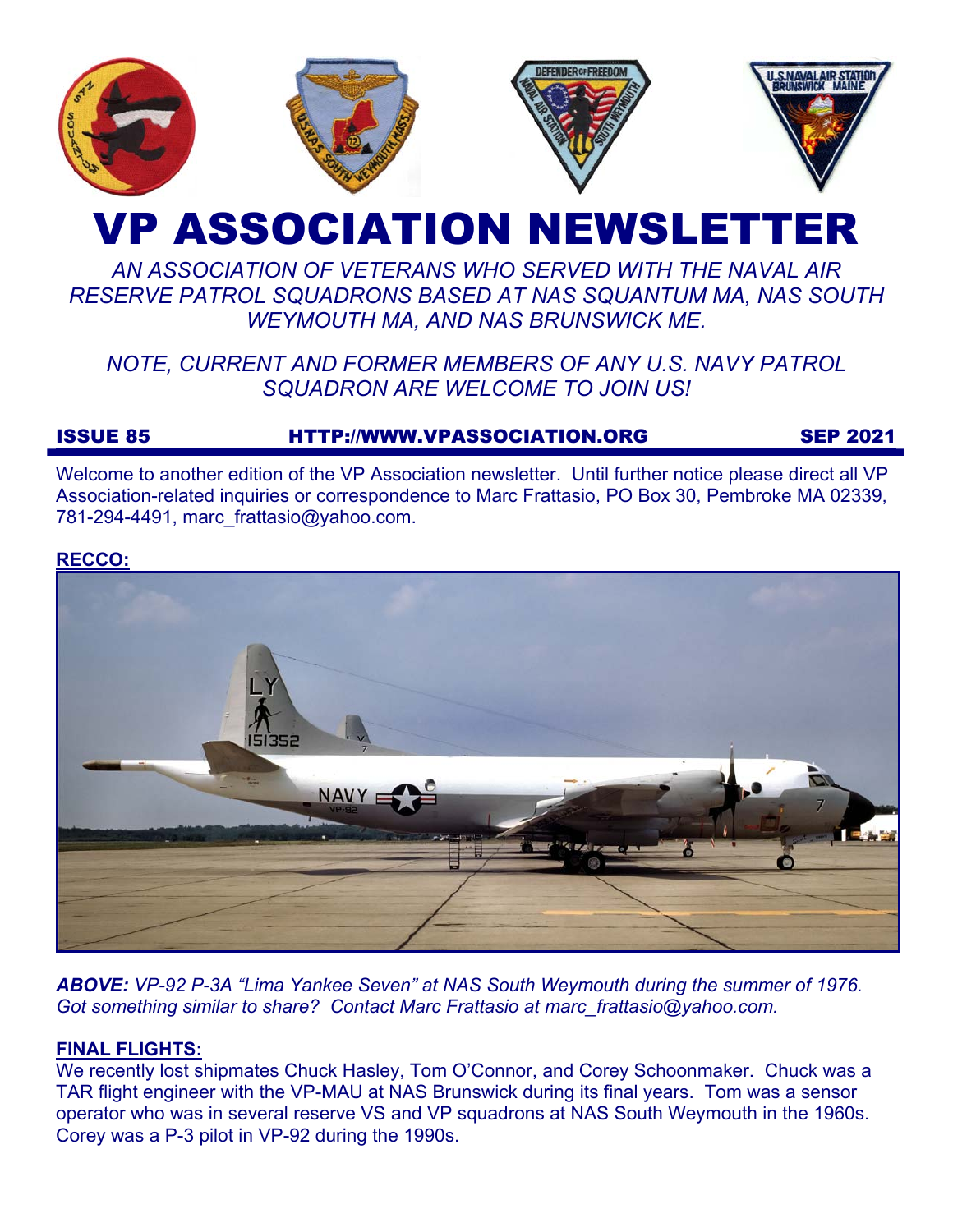## **ILL SHIPMATES IN NEED OF CHEERING UP:**

Bill Hanigan appreciates all the cards and notes that people have been sending him. Visitors are allowed, but you must make an appointment in advance. Call 508-746-2999 and ask to speak to the activities director to make an appointment. If you'd like to send a card or note, send to Bill Hanigan, Newfield House (Room B7), 19 Newfield Street, Plymouth MA 02360. Please note that Bill can't write back to you due to his condition, but he will understand what you write to him.

Al Firnrohr, who was in VP-92 and its predecessors at NAS South Weymouth, recently had a minor stroke. Its our understanding that Al has some minor vision issues, but is otherwise OK. He's presently recovering at home. If you'd like to send a "get well" card to Al his address is 105 Maryland Street, Marshfield MA 02050. You can correspond via e-mail at akamacs40@gmail.com.

#### **THE ADMIN FUND:**

The VP Association has no dues but contributions are welcome to help defray the cost of web site hosting, postage, and other expenses. We'd like to thank J. David Baldinelli and Pat Peterson for their recent generous donation to the VP Association's admin fund.

#### **SPEAKING OF THE COST OF PRINTING AND MAILING NEWSLETTERS…**

If you have an e-mail address and get your newsletter in the mail please contact George Driscoll at gnddriscoll@gmail.com ASAP so we can send it to you via e-mail. Remember, we do not charge dues and operate on a shoestring thanks to volunteer labor, memorabilia sales, and donations. If you have an e-mail address and get a paper newsletter it would be better for us to send it via e-mail.

#### **LOST CONTACT:**

Be sure to inform George Driscoll at gnddriscoll@gmail.com about home or e-mail address changes.

## **FORMER VP-92 C.O. SEAN COFFEY NOMINATED TO BECOME NAVY'S TOP LAWYER!:**



Our own John "Sean" Coffey, who served as VP-92's commanding officer between October 1996 and February 1998, has been nominated to become the Navy's general counsel. If this is approved by Congress, then Sean will become the "top lawyer" for the Navy. You can read the press release about the nomination, which includes a nice biographical sketch of Sean, at

https://www.whitehouse.gov/briefing-room/statementsreleases/2021/08/10/president-biden-announces-ten-keynominations/ It is your newsletter editor's understanding that such nominations have to be approved by the senate. If you served with Sean in VP-92, you should consider writing to your state senators and urge them to approve Sean's nomination. It may not help, but it might.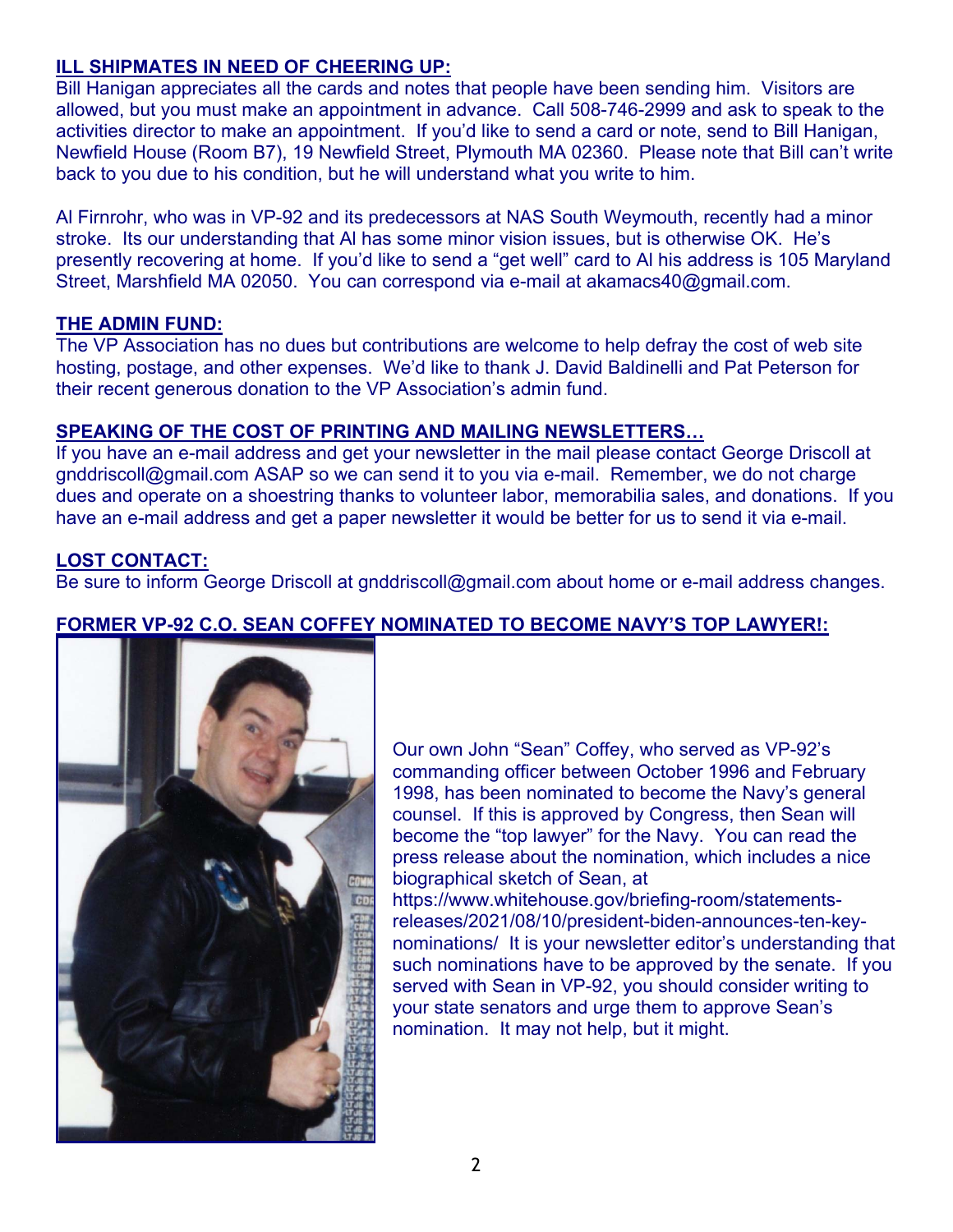#### **2021 MINUTEMANCIPATION REUNION:**



Over the extended weekend of August 27-28-29 members of VP-92's CAC-1 and CAC-3 had a get-together at Marty McCormack's beach house at Green Harbor, MA. Present for the festivities at one time or another over the weekend were Scott Andrews, A. J. Bucci, Rick Caesar, Ron Clemments, Darrell Davis, Tom Drapeau, Marc Frattasio, Tom Gamble, Tom Hagen, Mark Hausler, Marty McCormack, Randy Minet, Steve O'Donoghue, Chuck Pierce, Sean Reid, Scott Savelle, and Matt Sharpe. All of these people are shown in the photo above, except for Sea Reid who was only present for a time on Friday night and Marc Frattasio, who took the photo. Everybody is wearing custom-embroidered VP-92 command ball caps with their names, rank insignia, rates, crew numbers, and crew positions that were provided by VP-92 alumnus Larry Daly's Eastern Embroidery. Larry can make a cap (or shirt) for you if you want one. Contact Larry directly at easternemb@msn.com.

George Driscoll and Bob Mandeville have been visiting Bill Hanigan at the Newfield House in Plymouth, MA on a regular basis. Your newsletter editor recently caught both of them there during a visit on a rare day off from work. Again, visitors are welcome. See contact information at the top of page two.

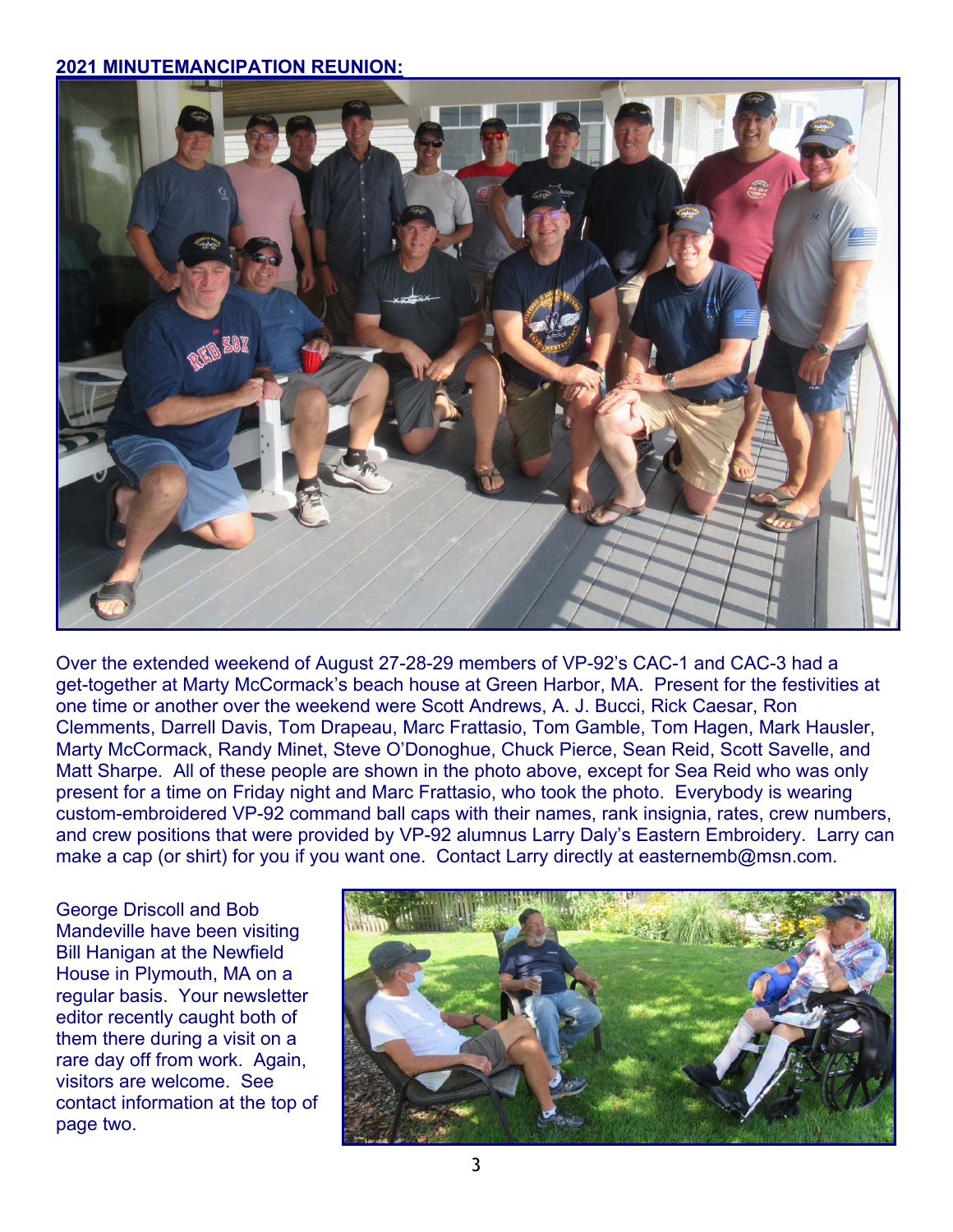#### **NAS BRUNSWICK REUNION:**

The NAS Brunswick base reunion (September 17-18-19) is rapidly approaching. As of this writing over 550 people have made advance reservations to come and more are expected to sign up as the weekend approaches. This is more than twice the number that the organizers had expected to come! There will be many events each day with the main event being a traditional Maine seafood banquet catered by Cook's on Saturday between 5:30 and 10 PM.

The Navy has committed to send not one but **two** P-3C Orions, one from VP-62 and the other from VX-30, and VP-8 is sending a P-8A Poseidon. There is also a good chance that the Navy and the Coast Guard will some other aircraft. The maritime patrol aircraft, at least, will be open for visitors on Saturday afternoon between noon and 4 PM. Since the Navy intends to retire all remaining P-3s in 2023 this may be the last chance for most of you to get inside one, which is a good reason in itself to plan on coming. You can check out the schedule of events for the reunion, a list of people who have made advance reservations to attend, and make reservations on-line at https://bnamuseum.org.

**If you intend to go, please make your reservations as soon as possible.** The cut-off date for banquet reservations was going to be September 10<sup>th</sup>, but due to the high demand is has been changed to midnight Friday September 3<sup>rd</sup>. Please note that no more banquet reservations will be taken after this time. If you want to go to the banquet, you must get your reservations in before the cut-off. Anybody will be able to attend the reunion as a walk-in, but to get into the banquet on Saturday afternoon you will need to have an advance reservation. So please, if you want to go to the reunion and also attend the banquet, you must get your banquet reservation in before midnight on Saturday September 3<sup>rd</sup>.

The Brunswick Naval Aviation Museum will be open on all three days. If you have any NAS Brunswick related photos that you'd be willing to let them scan for their digital collection, please bring them with you. If you have any NAS Brunswick base or squadron related memorabilia such as insignia patches, award plaques, squadron belt buckles, command ball caps, etc., gathering dust that you no longer want, please consider donating them to the museum.

The guest speaker at the banquet on Saturday will be Admiral Bill Moran, who served as the Vice Chief of Naval Operations between 2016 and 2019. The museum has also made arrangements to bring a 100-year-old Navy veteran named Jack Holder in from Nevada. Mr. Holder was a flight engineer on PBY Catalinas and PB4Y-1 Liberators who was at Pearl Harbor during the Japanese attack on December 7, 1941. He is expected to give at least one presentation about his experiences. Mr. Holder was a plank-owning member of VP-23, although your newsletter editor is not sure if he was a plank-owner in the WW2 VPB-23 (1944 to 1946) or the "modern" VP-23 (1946 to 1995) that was based at NAS Brunswick in later years. The Navy considers both squadrons to have been separate entities that do not share a common history. Mr. Holder wrote a book about his military experiences and will be selling and autographing copies for purchasers.

The museum has made arrangements with a professional videographer to record interviews with NAS Brunswick veterans. Interview sessions are being scheduled for 30-minute blocks throughout the weekend. If you would like to talk about any aspect of your military experiences at NAS Brunswick and have it recorded for posterity, please schedule an interview session before they fill up. You can reserve a session through the reunion event schedule web page.

#### *We will not have a VP Association reunion this year. If you would like to get together with your old shipmates from VP-92, the VP-MAU, or any other command associated with NAS Brunswick this year, then the NAS Brunswick reunion is the place to do it.*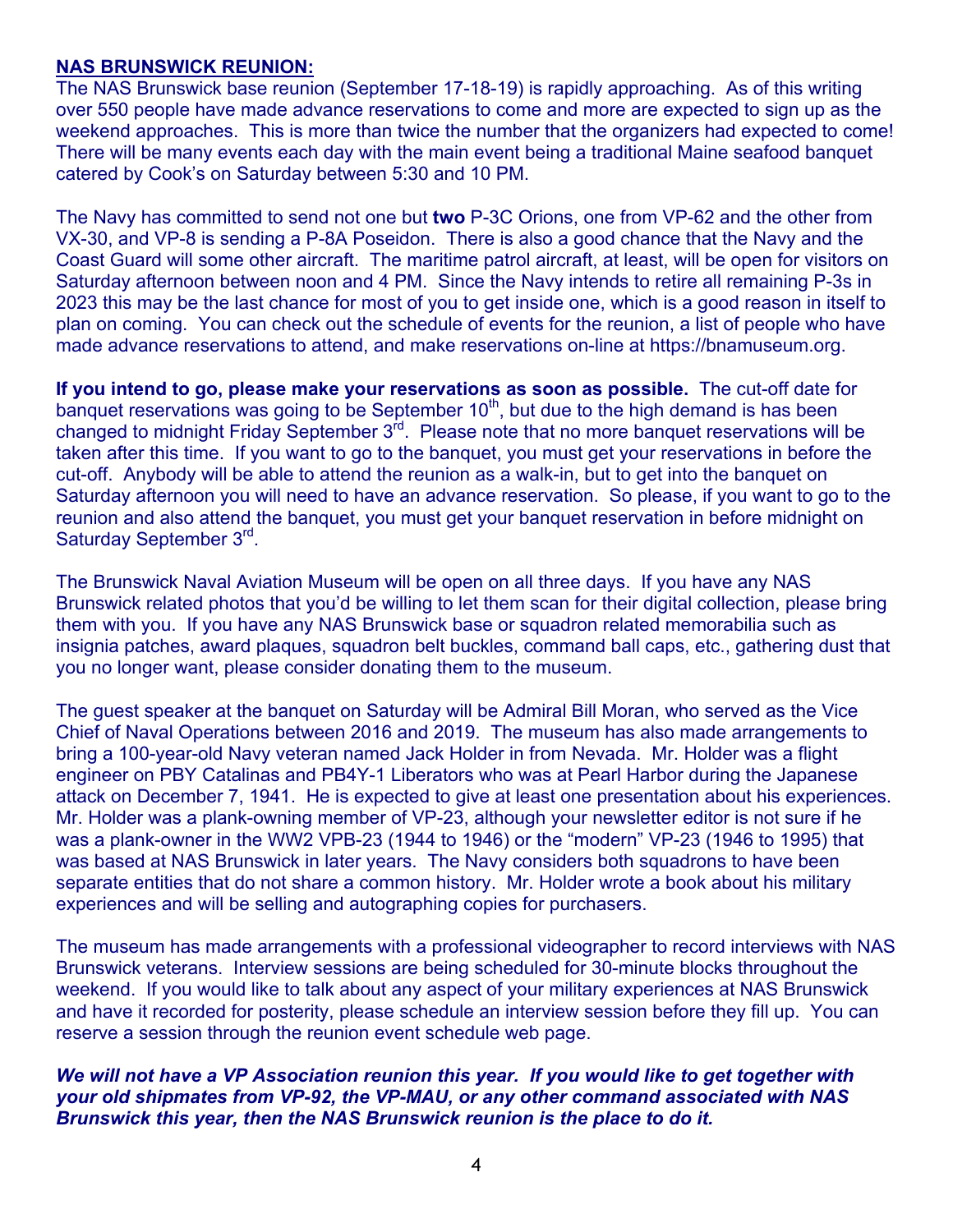The organizers of the NAS Brunswick reunion are making space available in the Brunswick Naval Aviation Museum's main exhibit hall at one-hour intervals on Saturday September 18<sup>th</sup> for squadron alumni associations to conduct "mini-reunions". Your newsletter editor has scheduled a joint VP-92 and VP-MAU "mini-reunion" from 11 AM to noon. Please note that this is a new time for the "mini-reunion". We had to reschedule it in order to accommodate Jack Holder. If you are coming to the NAS Brunswick reunion and were in VP-92 or the VP-MAU please come to the museum at 11 AM on Saturday. Please note that there is no additional fee over and above the regular NAS Brunswick reunion admission fee to come to the VP-92 and VP-MAU "mini-reunion". If you are coming to the base reunion at Brunswick on Saturday and were in VP-92 or the VP-MAU please stop by the museum's main exhibition hall. Your newsletter editor will have some specially commissioned souvenirs to hand out to former VP-92 and VP-MAU personnel at this "mini-reunion". The supply is limited. Only one set per person will be handed out while they last on a first-come first-served basis.

#### **BLUE ANGELS COMING TO BRUNSWICK:**

The Navy's Blue Angels flight demonstration team will appear at the "Great State of Maine Air Show" at old NAS Brunswick during the weekend of September 4<sup>th</sup> and 5<sup>th</sup>. This is an unexpected turn of events and you may not see Brunswick, ME appear on the team's event calendar for 2021, which has led to some confusion, but they are definitely coming. What happened is that the Blue Angels were scheduled to appear elsewhere else that weekend, but cancellation of this event made them available for Brunswick. Please note that the air show at Brunswick will not coincide with the upcoming base reunion – they are on different weekends. So, if you are coming to old NAS Brunswick for the base reunion on the weekend of September 17, 18, and 19 do not expect to see the Blue Angels there!

#### **WHITE HOUSE TAPS SEAN COFFEY FOR US NAVY GENERAL COUNSEL (Reuters 8/11)**

After decades shifting between roles in the defense and plaintiffs bars, John P. "Sean" Coffey is poised to return to his U.S. Navy roots. The Biden administration on Tuesday announced it will nominate Coffey - a onetime federal prosecutor, class action plaintiffs lawyer, political candidate, litigation funding pioneer and corporate law firm partner - to serve as the U.S. Department of the Navy's general counsel.

Coffey retired from the Navy with the rank of captain in 2004, after 30 years of uniformed service, both in active duty and in the U.S. Naval Reserve, according to the White House. He now chairs the complex litigation group at Kramer Levin Naftalis & Frankel, where he's been a partner since 2013. Earlier, as a securities class action lawyer at Bernstein Litowitz Berger & Grossmann, Coffey helped recover \$6.1 billion for WorldCom investors who sued the bankrupt telecom company for violating federal securities law.

On the defense side, Coffey's clients have included U.S. hedge fund Pershing Square Capital Management and its founder, Bill Ackman; former Yahoo CEO Marissa Mayer; BlackRock Inc chairman and CEO Larry Fink; and Fabrice Tourre, the former Goldman Sachs trader who was found liable for defrauding investors over a failed mortgage transaction. "I don't consider myself a plaintiffs' lawyer or defense lawyer, I consider myself an advocate who likes to try cases," Coffey told Reuters in November 2013.

He did not respond to a request for comment on his nomination. "We couldn't be more proud of Sean," Kramer Levin co-managing partner Paul H. Schoeman said in a statement. "As a legal strategist and trial lawyer, he has made invaluable contributions to Kramer Levin and our clients. Those qualities, among others, recommend him highly for general counsel of the Navy."

Coffey joined the Manhattan U.S. attorney's office in 1991 after working as an associate at Paul, Weiss, Rifkind, Wharton & Garrison for four years, according to his LinkedIn profile. After a four-year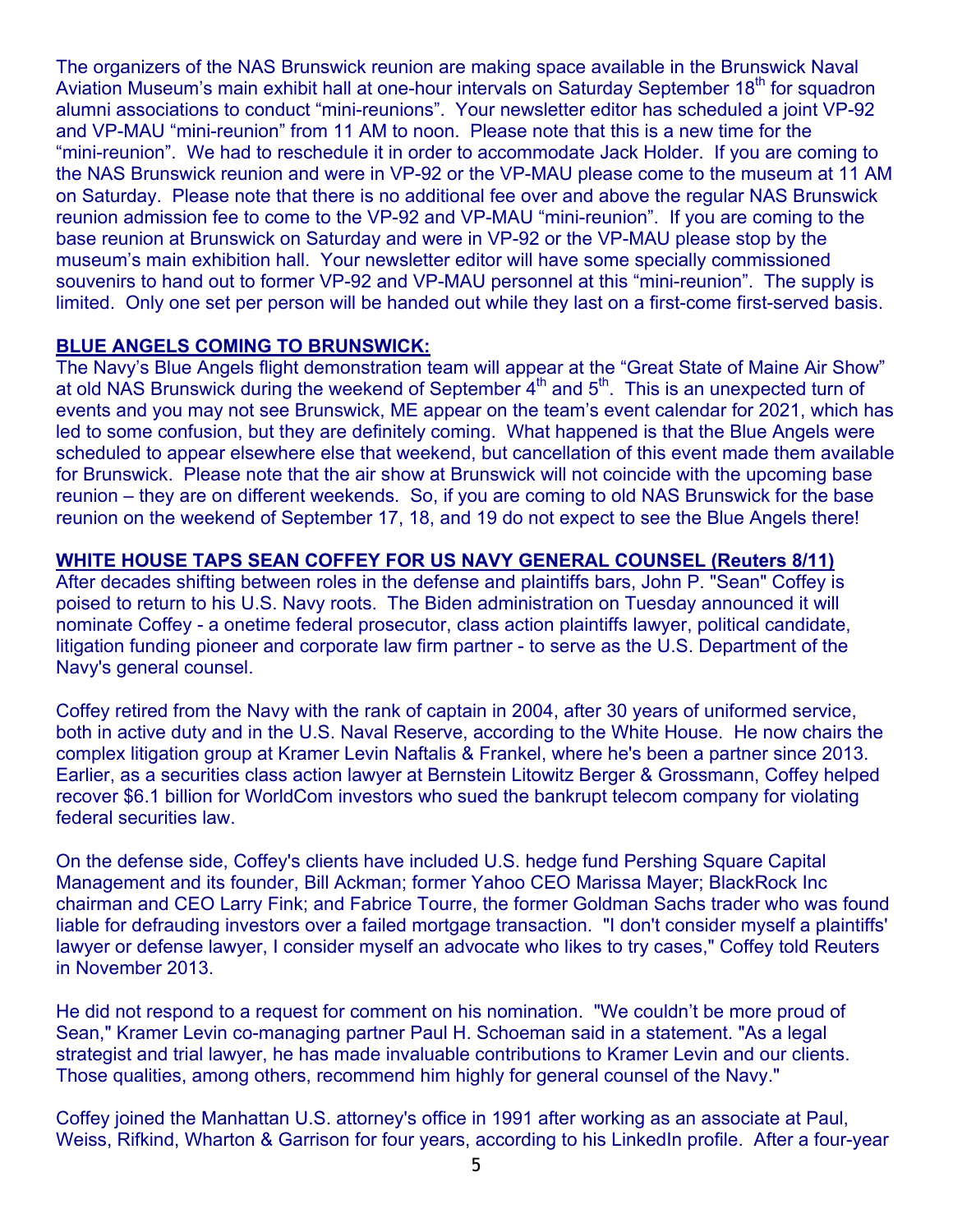stint as a federal prosecutor, Coffey became a counsel at Latham & Watkins, eventually rising to partner. He joined Bernstein Litowitz in 1998, then left in 2009 to launch an unsuccessful run for New York attorney general as a Democrat, losing the party's nomination to Eric Schneiderman a year later. He also tried his hand at litigation financing – his firm, BlackRobe Capital Partners, closed after two years in 2013.

#### *Reuters article by David Thomas*

#### **NORWAY'S FIRST P-8A POSEIDON FLIES FOR THE FIRST TIME (Naval News 8/10):**

The Norwegian Defence Materiel Agency (Forsvarsmateriell) announced the first P-8A Poseidon maritime patrol aircraft for the Royal Norwegian Air Force (Luftforsvaret) flew for the first time. According to the tweet published by the Forsvarsmateriell, the purpose of the flight was to test the engines, technical systems, and to move it towards the facilities where the military equipment will be installed.

The first P-8A Poseidon fuselage for Norway arrived on April 12, at Boeing facilities in Renton, Washington, from Spirit AeroSystems in Wichita, Kansas and rolled out of the Boeing's painting hall in Seattle on July 8. The Norwegian Defence Materiel Agency should take in charge the aircraft by year-end and deliver it in 2022. In total, five P-8s will replace Norway's current fleet of six P-3 Orions and three DA-20 Jet Falcons. Recently, the Norwegian Air Force revealed the names of its five P-8A Poseidon aircraft: Vingtor, Viking, Ulabrand, Hugin and Munin as it is the tradition in the institution.

The P-8A is a long-range multi-mission maritime patrol aircraft capable of broad-area, maritime and littoral operations. A military derivative of the Boeing Commercial Next-Generation 737 airplane, the P-8A combines superior performance and reliability with an advanced mission system that ensures maximum interoperability in the battle space.

The P-8A is militarized with maritime weapons, a modern open mission system architecture, and commercial-like support for affordability. The aircraft has been modified to include a bomb bay and pylons for weapons – two weapons stations on each wing – and can carry 129 sonobuoys. The aircraft is also fitted with an in-flight refueling system. With more than 180,000 flight hours to date, P-8 variants, the P-8A Poseidon and the P-8I, patrol the globe performing anti-submarine and anti-surface warfare; intelligence, surveillance and reconnaissance; humanitarian; and search and rescue missions.

Norway is one of six international customers for the P-8A Poseidon, with the first aircraft delivery expected in 2022. The first British Poseidon MRA Mk1 took flight for the first time in mid-July 2019. As a direct commercial sale, India has received eight of the P-8I variant to date with four more in production. The U.S. Navy is on contract to receive 111 with the potential for additional quantities based on the fleet's needs. As a cooperative partner with the Maritime Patrol and Reconnaissance Program Office, Australia began receiving their P-8A aircraft in 2016 with eight delivered and four more in production; both New Zealand and South Korea have signed agreements with the U.S. Navy to purchase four and six aircraft respectively.

#### *Naval News article by Martin Manaranche*

#### **TRITON DRONE CLOSE TO TAKING OVER FOR PATROL AIRCRAFT (Military.Com 8/3):**

The Navy's new MQ-4C Triton drones hit a new development milestone last week, the Navy's project manager announced Tuesday. Capt. Dan Mackin, the naval program manager for the Triton program, said that a new configuration of the drone, loaded with more sensors, had its first flight last Thursday over Southern Maryland. The drone's newly installed cameras and signals intelligence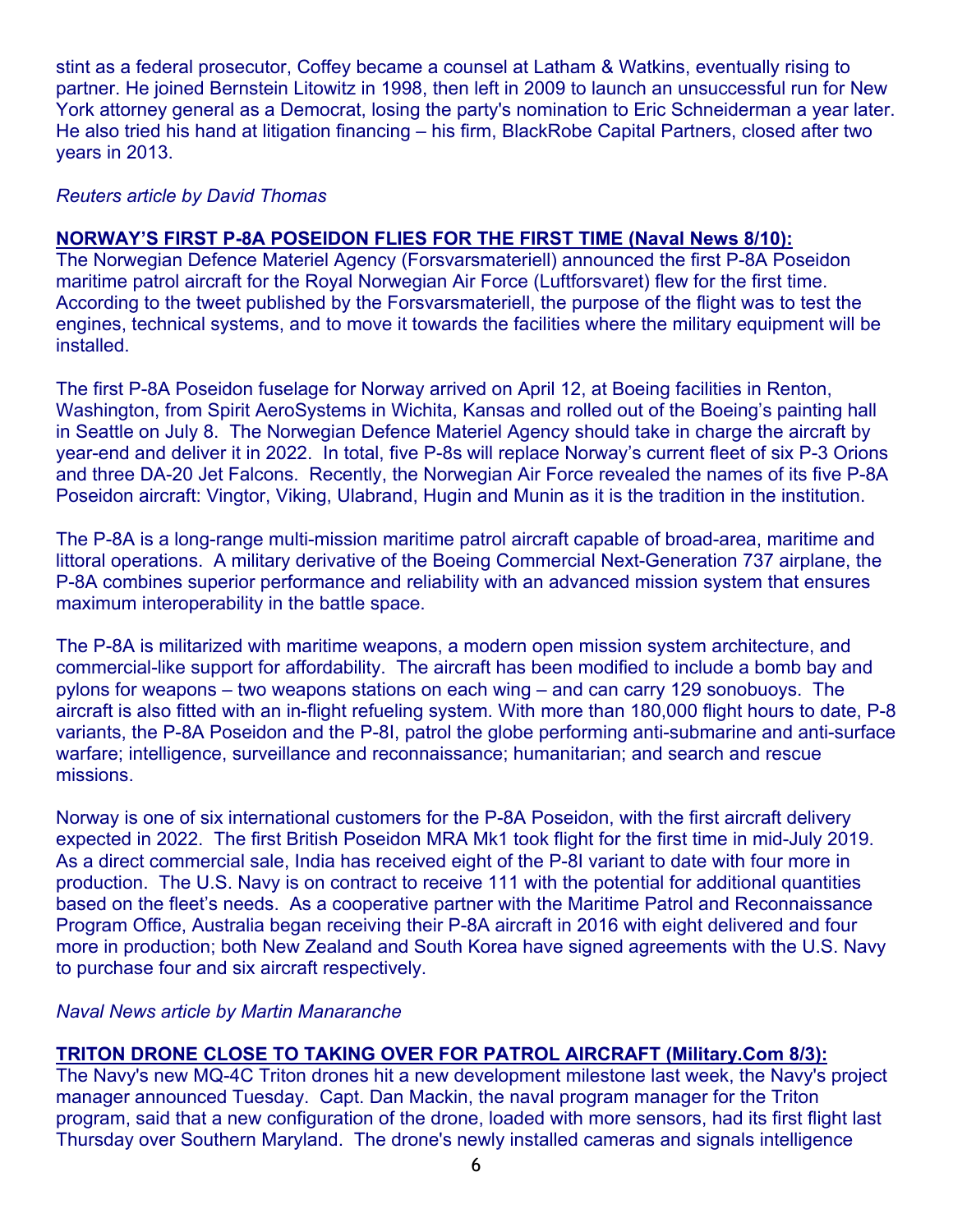collection systems "are performing better than expected at this point," Mackin said at a press conference at the annual Sea Air Space conference today.

The Northrop Grumman-made unmanned aerial vehicle, or UAV -- an enhanced variant of the RQ-4 Global Hawk -- is part of the Navy's Broad Area Maritime Surveillance program and boasts next-generation sensors specially engineered for seafaring operations. Despite the production milestones, the program's costs have grown in recent years. A Government Accountability Office (GAO) report found that projected Triton development costs had increased 61% from \$3.5 billion in 2009 to nearly \$5.7 billion in October 2018.

The Triton, which made its first flight in 2013, can stay airborne for more than 24 hours and fly 8,200 miles, according to Northrop. Triton's new configuration, known as IFC 4 (Integrated Functional Capability 4) or the multi-int (multi-intelligence) capability, is a critical part of the Navy's plans for maritime patrol, according to slides shown at the press conference. The slides noted that, once fully operational, the drone will replace many of the capabilities of the retiring EP-3 aircraft. The current fleet of Navy surveillance aircraft is rapidly aging, the last one having been delivered in 1997.

Northrop's program manager, Doug Shaffer, also argued that the platform would take some of the mission strain from the Navy's P-8 aircraft, allowing the service to focus more on its anti-submarine mission. Although still in development, two "fully operational aircraft" of an earlier equipment configuration already are flying out of Guam and Japan to support Navy missions in the Pacific region, Mackin said. The drones were initially deployed to Guam in January 2020 as part of an early operational capability (EOC) test.

Ultimately, the Navy plans to use the Triton in five areas or "orbits" around the world, according to Mackin. The aircraft will be based out of Guam; Sigonella, Italy; and locations on both coasts in the United States, Mackin said. Northrop said the program expects to sell 68 aircraft to the Navy with the drones reaching initial operating capability in 2023, according to a press release. "For the U.S. Navy, Triton is critical today and really indispensable tomorrow," Mackin said.

#### *Military.Com article by Konstantin Toropin*

#### **THE CASE FOR STRIPPING THE P-8 INTO AN RB-8 ARSENAL SHIP (The Warzone 7/22):**

Big, turbulent shifts are underway in the U.S. military as those in charge try to rebalance future capability wants against accessible combat capacity today. For instance, a reduction and reshuffling of types are planned across the U.S. Air Force's tactical jet fleet in the decade to come, and both the U.S. Navy and the Air Force are pivoting to what comes next in terms of tactical airpower in the form of their Next Generation Air Dominance (NGAD) initiatives. Yet long-range combat aviation is arguably under the most pressure. A new target of building 149 B-21 Raiders is taking shape, held up by the hope that what's left of the B-1 fleet will stay solvent long enough to be replaced by some of those new stealth bombers. At the same time, the B-52 is slated to soldier on for decades to come, hopefully with new engines, but even that initiative is hitting financial headwinds.

Even if these plans come to fruition, there will still likely be a long-range strike deficit as adversaries enhance their anti-access capabilities. As such, it's fairly clear that the Department of Defense (DoD), as a whole, isn't nearly as well equipped as it needs to be today should it get into a shooting match where long-range airpower becomes absolutely essential, such as during a war in the Pacific, and it will likely still struggle to meet demands in the decades to come. Yet there is one airframe in the inventory today that seems strangely overlooked for its potential to alleviate some of this pressure, as well as to help nullify other major pressure points among the DoD's collective air combat inventory. Its economy, serviceability, extreme flexibility, and its ability to play a major role in any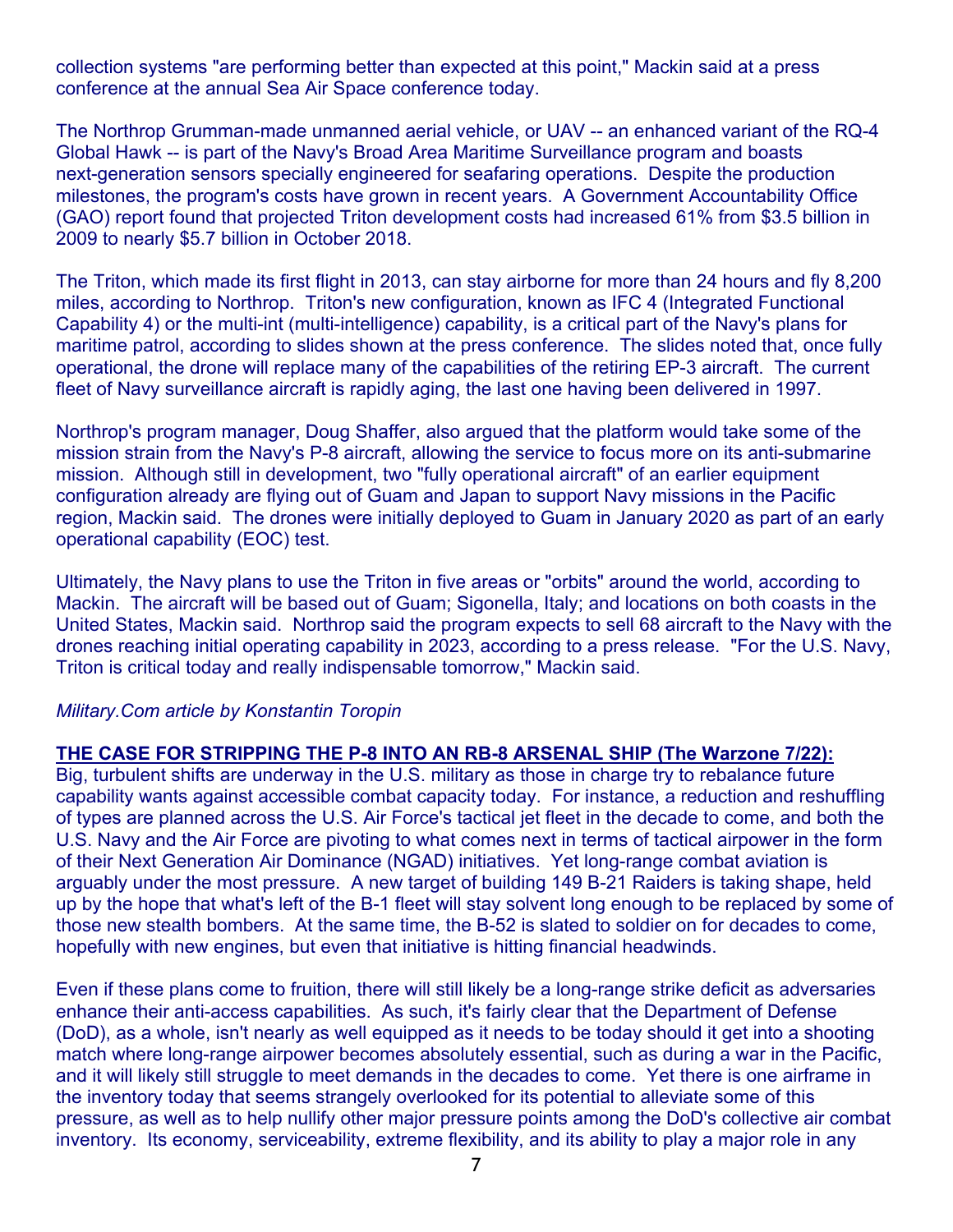type of future fight the U.S. enters into, including one with a towering peer-state adversary like China, as well as playing critical roles in peacetime, is unrivaled. The aircraft I am referring to is Boeing's P-8 Poseidon, but not in its current configuration.

#### Untapped Opportunity

In most regards, the P-8 has been a major success. It is a versatile tool that leverages the most understood airliner airframe on earth at its core. While maritime patrol may be its central functionality, it has already proven itself well suited for electronic intelligence gathering and for toting outsized sensors for specialized missions. There is a very strong argument to be made that there are not enough P-8s slated for the Navy's inventory in order to pick up where the P-3 Orion left off, and especially in a new era of expanded submarine warfare, but that is not the focus of this piece.

While the P-8's ability to fulfill other roles is convenient, those other functions distract the relatively tiny fleet of a planned 128 examples from its highly critical primary mission set. In fact, the aircraft has so much latent potential, which is now slated to increasingly get unlocked via the addition of a slew of new weaponry and podded systems, that one can only imagine maritime patrol will continue to compete with everything else it can do. And since a P-8 can only be in one place at one time, regardless of how capable and versatile it is, this is a problem that seems to be demanding some sort of solution. That solution could, and very well should, go beyond the Navy.

Instead of thinking just about how the Navy can buy more P-8s as they are configured today, the Air Force, possibly in cooperation with the Navy, should also be examining the idea of buying a variant of the P-8 that is stripped down to its bare essentials. In effect creating an off-the-shelf, highly economical, and sustainable arsenal ship and sensor platform that can perform a huge array of tasks—submarine hunting and traditional maritime patrol not being one of them.

What I am proposing here is an 'RB-8' of sorts. A P-8 stripped of all its maritime patrol and anti-submarine warfare gear, aside from the relevant parts of its communications capabilities, defensive aid systems, FLIR turret, and outstanding electronic support measures (ESM) suite. In its nose, an off-the-shelf scalable fighter AESA radar would be installed. A substantial amount of its internal volume would be left empty, aside from packing as much additional fuel onboard wherever possible and housing a trio of open-architecture mission specialist/weapon systems officer consoles behind the cockpit. It would also retain the P-8's current sonobuoy launchers and racks.

What's key here is that the P-8's development is totally paid for. Its evolution continues with new weapons and other capabilities being added. With seven allied export customers now taking part in the program, sustainment of the type will be economical as it can be for decades to come. A fully-equipped P-8A has a unit cost of \$175 million, and a 737-800 costs roughly \$85 million new. One could imagine an additional large block buy of this stripped-down variant could be had somewhere in between, let's just throw a number on it, say \$130 million. What the total force would get for that price tag, roughly just 50% more than the price of an F-35A, would be absolutely outstanding. In fact, one could argue that it would be the most flexible, economical, and relevant combat aircraft in the entire arsenal.

#### Standoff Weapons Truck

With this whittled-down base 'RB-8' model, the Air Force would get an aircraft capable of executing electronic surveillance missions just like the P-8 does today. This would free up the Navy's P-8s for more maritime patrol-related tasks—especially anti-submarine warfare operations. But where the aircraft would really shine is in its ability to adapt to any combat scenario.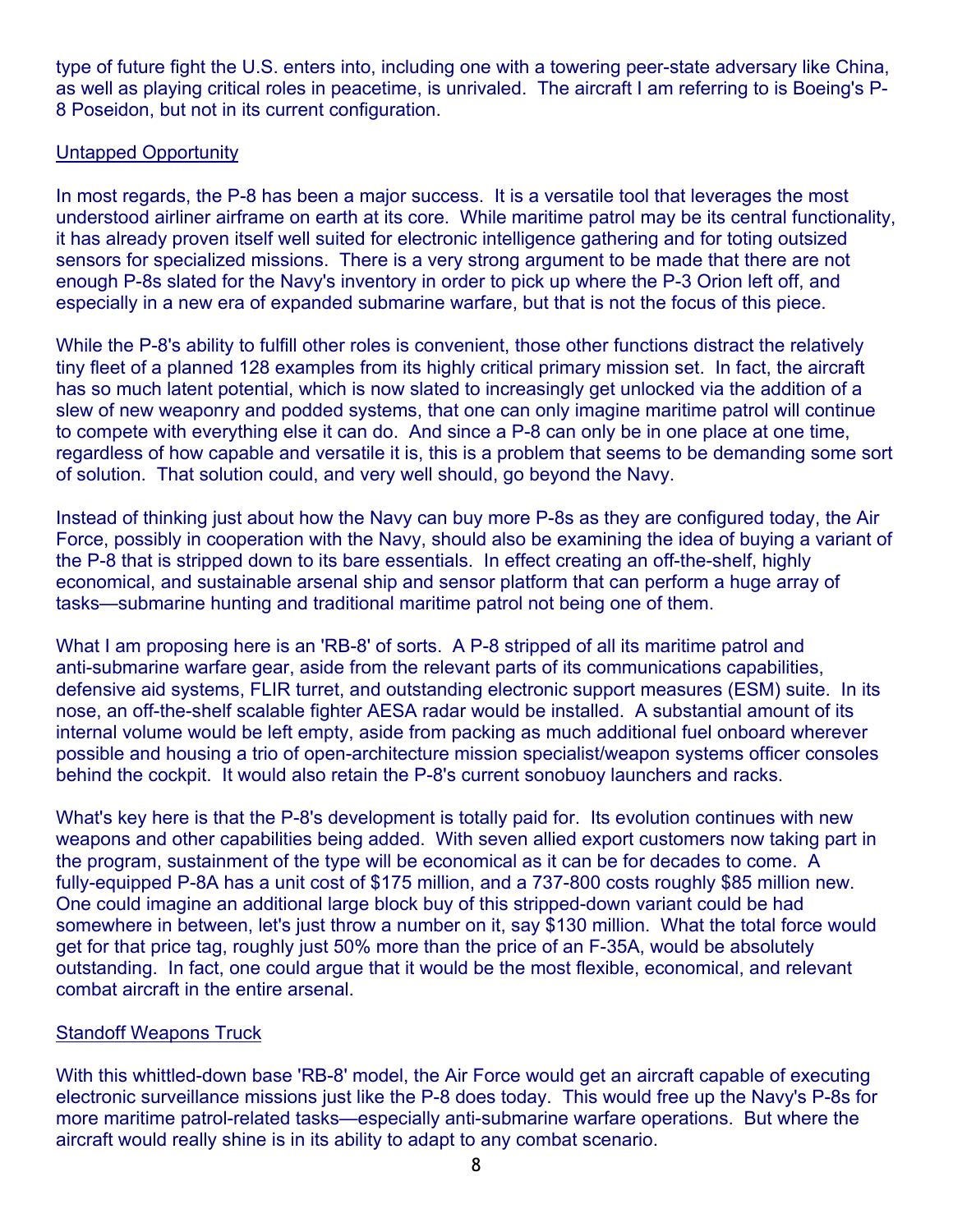The P-8 has four wing pylons. Each of these stores stations, which are rated at 2,500 pounds, are able to carry standoff cruise missiles, such as AGM-84 Harpoons and SLAM-ERs, and eventually the stealthy Long-Range Anti-Ship Missile (LRASM). If the P-8 can carry LRASM, the RB-8 can carry its land-attack sister weapon, the Joint Air-Surface Standoff Missile (JASSM), as well as LRASM, and more types of advanced air-launched standoff weapons are on the way. But unlike a fighter, it can carry those weapons thousands of miles from an aerial refueling tanker, like U.S. bomber aircraft.

Four JASSMs delivered for standoff attacks by fighters flying from bases thousands of miles from their launch points in the Pacific would require a large tanker commitment. The RB-8 would require a fraction of those resources and it could actually execute that mission with near-737 efficiency, which is far cheaper and more reliable than a bomber or even a jet transport aircraft.

While using transport aircraft to chuck JASSMs at enemy targets by deploying them via air-dropped pallet is certainly a worthy endeavor to continue to explore, in reality, during any major conflict, especially one in the Pacific, America's airlift fleet will be pushed to its breaking point just trying to keep up with the basic logistics needed to sustain the war effort. So, unless you buy many more expensive transport aircraft—of which no Western long-range jet-powered types are in production it's questionable just how useful this capability will be, at least in terms of sustained combat capacity.

Also, aside from the special operations MC-130s, these aircraft don't have the advanced ESM and self-defense suites that the RB-8 inherently does, making them more vulnerable to hostile forces, even far from the front lines. With the P-8 already getting towed electronic warfare-enabled decoys, its ability to survive even an unforeseen and more advanced threat will dramatically increase.

In addition to its wing stations, inside the P-8's weapons bay, there are five hardpoints, each capable of carrying 1,000 pounds. Mk 54 torpedoes, which weigh about 500 pounds each, are the baseline weapon of choice for the P-8 weapons bay, along with Quickstrike mines. It would seem that this same bay could hold between 10 and 20 GBU-53/B StormBreakers, previously known as Small Diameter Bomb IIs (SDB II). The precision-guided munitions can hit moving targets in any conditions at over 40 miles from their launch points, which gives them a brutal anti-ship capability, especially against swarms of small boats in the littorals.

Alternatively, 500-pound or 1,000-pound JDAMs or laser-guided bombs, or even five small cruise missiles capable of standoff attacks, such as Israel's Delilah or the new Sea Breaker anti-ship missile, could be carried internally. Israel is already intending on selling Sea Breaker to the United States. Finally, advanced air-launched decoys, like Miniature Air-Launched Decoy X (MALD-X), could be launched from the weapons bay.

Outfitted with a fighter's modular AESA radar, the RB-8 could also potentially carry air-to-air missiles, providing for its own contingency defensive air capability. In fact, this aircraft, with its inherent networking capability, could also carry outsized very long-range air-to-air missiles, or air-to-air missile delivery systems, on its external pylons, as well, acting as a remote arsenal ship for fighters deployed far downrange.

#### Swarm Mothership

Things get even more interesting when we look at the infrastructure left over from the RB-8's maritime patrol predecessor. The P-8 can carry 129 A-sized sonobuoys. The aircraft has three L3 Harris Sonobuoy Launching Systems, which are automated rotary launchers that can fire 10 sonobuoys in rapid succession before reloading, which happens inside the cabin. The P-8 also has individual manual sonobuoy launchers. While sonobuoys really don't apply to our notional RB-8, although they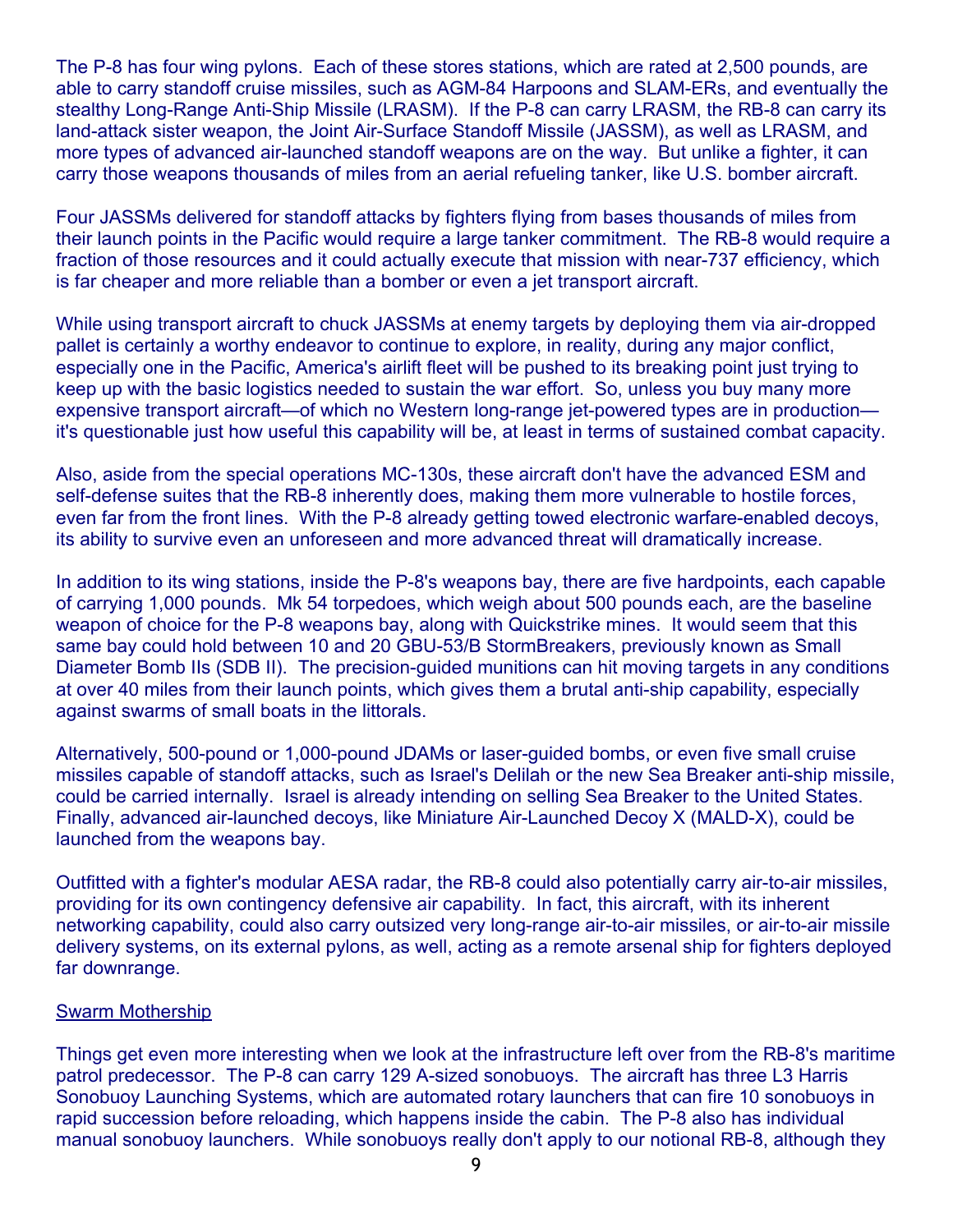could assist in seeding sonobuoy screens alongside their P-8 cousins, small drones can be deployed within the form factor of these A-sized sonobuoy tubes. Packing UAVs into this size sonobuoy tube was an initiative dating back to 2004. Fast forward to today and there are remarkably advanced off-the-shelf drone options.

For instance, the ALTIUS-500 was built to be launched from an A-sized sonobuoy launcher-equipped platform at altitude. The ALTIUS-500 has a range of over 150 miles and can be configured for a number of roles, although today it is made to act as a magnetic anomaly detector drone for submarine hunting. Just using what is leftover from the P-8, 30 of these, or a similar drone type that can fit into the A sonobuoy's form factor, such as Raytheon's Coyote, could be launched in rapid succession. Three additional reloads of 30 drones could be carried and quickly deployed in successive waves. We are talking about an amazing ability to rapidly deploy an overwhelming standoff swarming capability—one that could include any mix of surveillance, electronic warfare, decoy, and kinetic types in a single swarm.

The A-size sonobuoy launchers already included in the stock P-8 even have the ability to deploy stacks of 32 tiny CICADA drones in one shot. The point being, the existing launchers can be used to turn the P-8 into a seamless swarm delivery system/mothership and it also has space and communications to control those swarms once launched.

But things get even more interesting when you add apertures in the P-8's fuselage to support Common Launch Tube (CLT) weapons and pressurized launchers—like those found on the KC-130 Harvest Hawk. This opens up a huge array of possibilities for more advanced internally launched weapons and drones. The ALTIUS-600 is becoming more and more popular as the go-to-air-launched drone because it has been thoroughly tested and is extremely adaptable. Each weighs 27 pounds and can carry a seven-pound payload. This can include electronic warfare systems, signals intelligence and reconnaissance payloads, and a potent shaped-charge warhead. They are also capable of working cooperatively together in a swarm. Most importantly, the ALTIUS-600 has a range of roughly 275 miles, giving it true long-range standoff capability.

#### AREA-I

Because a good portion of the notional RB-8's cabin will be unused, packing it with tube racks for various CLT-compatible weapons turns it into an even more potent arsenal ship. A swarm of a couple of dozen ALTIUS-600 drones loaded with EW, intelligence, networking relay, and explosive payloads coming at an enemy low over the horizon from hundreds of miles away, and launching them from a distance thousands of miles from a tanker, while providing on-station command, control, and monitoring of the swarm, is one brutally powerful capability.

Being able to deliver multiple types of swarms and standoff weapons, and layering those into a target area, including against a naval flotilla or a set of well-defended shore targets, would pose a huge challenge to an enemy. The drones could provide stand-in jamming support, decoy, and suppression of enemy air defenses to ensure an incoming cruise missile strike, even one also launched by RB-8, is successful, for instance. In fact, the RB-8 could assist other aircraft with their own strikes, layering in swarms of jet-powered and lower-end decoys in order to make sure a large strike package of other aircraft is able to hit their own targets. Likewise, a single RB-8 could launch a devastating attack on a surface action group, using a mix of swarms, air-launched decoys, and cruise missiles from standoff ranges. And all that can be launched by a single aircraft with minimal modifications.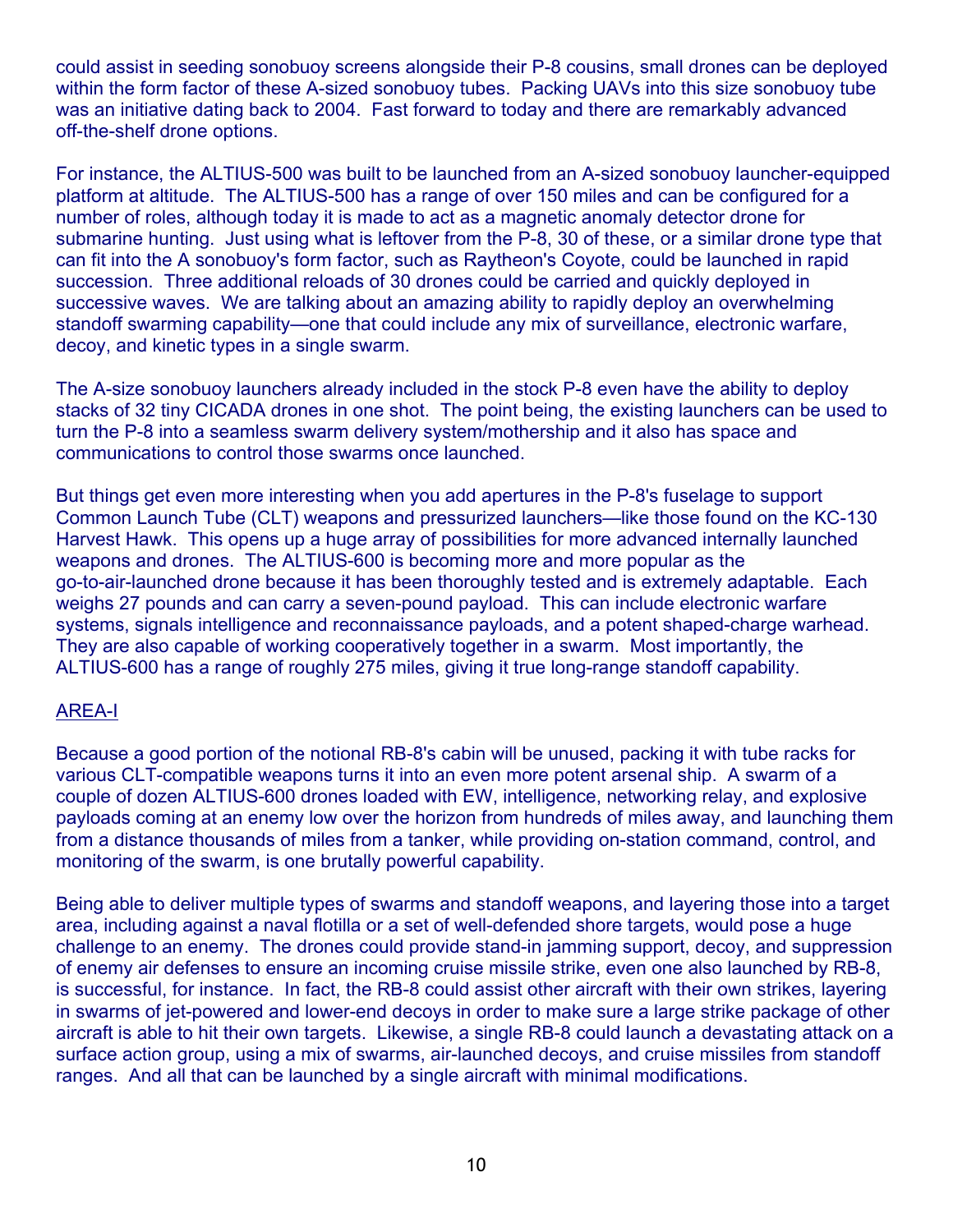#### Close Air Support Arsenal Ship

What's so exceptional about the RB-8 concept is that it wouldn't just be a standoff weapons truck intended for a peer-state conflict. Its long endurance, 737-like economy, defensive suite, large electricity-generating capability, and wide array of payload options would allow it to be an outstanding close-air support and armed overwatch asset in more permissive airspace. It could stay on station for up to 10 hours without needing aerial refueling support. That is a far cry from fighters that can require refueling as constant as nearly every hour. Its powerful FLIR could help with identifying targets down below and additional electro-optical/IR targeting capabilities could be added by bolting targeting pods or other sensor payloads onto one of its wing stations or fuselage attachment points. Best of all, a standard crew of as many as five could work very complex CAS situations simultaneously.

In addition, 2,000-pound class bombs could be carried on its wing pylons, although those shouldn't be required on the majority of close air support missions. Its weapons bay could be packed with five JDAMs or laser-guided bombs, or at least double that in Small Diameter Bombs, while internally, a deep arsenal of Viper Strike, Griffin, and other Common Launch Tube-capable precision-guided weapons can be employed as needed, similar to how AC-130s and Harvest Hawks operate, but at jet speeds and altitudes. Even better would be the addition of a small guided direct attack munition that could fit within the confines of an A-type sonobuoy tube.

Drones can also be launched to provide additional eyes overhead areas that are outside of the RB-8 direct line-of-sight, but not beyond the reach of its Small Diameter Bombs, small cruise missiles, or its warhead-armed drones. With SDB alone, in many cases, it could theoretically provide close air support to multiple areas within about a 40-mile radius without turning to more advanced powered standoff weapons. Using its drones as reconnaissance platforms and munitions, that engagement range could be extended to over 250 miles. RB-8 launched drones could also be used to provide additional electronic surveillance or electronic warfare capabilities, work as communications relay platforms over mountainous terrain, or be used as loitering munitions. They could even possibly be used to intercept other hostile drones.

#### Electronic Missions With Ease

Bolting on a readily available system like the Intrepid Tiger II pod could also provide multi-role electronic warfare and communications intelligence support. Likewise, carrying the ASQ-236 Dragon's Eye radar pod could enhance the RB-8's ability to engage targets in any weather conditions and track enemy movements on the ground, finding enemy vehicles to stick its StormBreakers on. Self-protection jamming pods and towed decoys, paired with the RB-8's high-situational awareness, could allow it to execute these missions even along the fringes of higher-threat environments.

Once again, it can do this at jet speeds. As such, it can respond to areas of need faster than its turboprop-powered counterparts. Basically, if CAS is largely platform-agnostic as USAF's leadership have repeatedly claimed, ok, then you don't need a B-1B for it or an F-16. An RB-8 would be far more flexible, effective, persistent, and economical, and could provide for a far more independent concept of operations.

The RB-8 would be easily adaptable for other, non-kinetic roles. The airframe has already proven its ability to carry massively outsized radars and communications antenna farm pods using its under-fuselage attachment points. So, for the RB-8, anything you can strap on the wing or belly could potentially be employed. This could include powerful standoff jamming systems and even things like directed energy weapons that may be too cumbersome for a fighter aircraft to easily carry or too hard to integrate into a stealth bomber.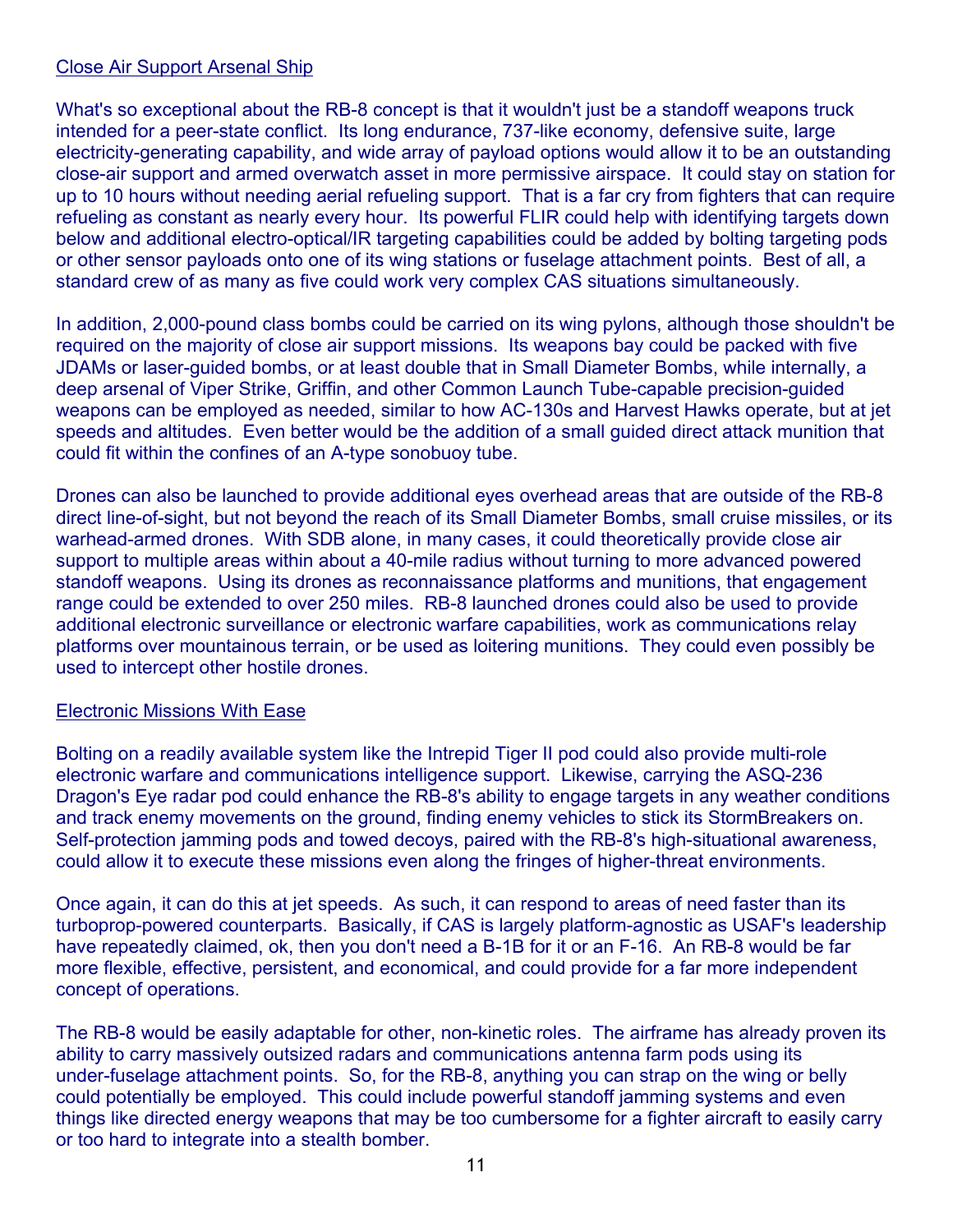A critical communications gateway system is another possibility, a capability that will become increasingly important as time goes and that can take advantage of the aircraft's existing communications suite. It's also worth noting that the P-8 produces a lot of electrical power—it has extra generators that a standard 737 does not have—which would help when it comes to accommodating these types of power-hungry systems.

Boeing is also actively developing an open-architecture and modular pod system for mounting on the P-8's fuselage. This system, known as the Multi-Mission Pod (MPP), will make integrating new outsized payloads onto the P-8, or a notional RB-8, simpler, as it will work directly with the aircraft's open-architecture mission system. Furthermore, Boeing tells us its form factor "has been very carefully engineered to add capability and versatility while maintaining P-8's ability to fly anywhere between 41,000 and 200 feet, fast or slow, near or far as the target and mission demands. It will not impact P-8's flight profile." As such, if you can fit it into the general form factor of the pod and it meets other basic requirements, it can be flown on the airframe without impacting its flight envelope. This will greatly streamline flight testing of new payloads, as well.

There is also the issue of unmanned aircraft control, not just for small drones, but also for loyal wingmen and even more advanced unmanned combat air vehicles (UCAVs). The RB-8 could operate as a forward control center for these largely autonomous systems. This concept of operations is especially relevant for loyal wingmen-like drones that will act as high-value asset protectors, an idea that is quickly gaining traction.

For instance, the Royal Australian Air Force's Air Teaming System (ATS) will likely be monitored and directed from tanker and/or airborne early warning aircraft, as well as fighters. Similar concepts are being pushed and even tested in the United States. The RB-8, with its open-architecture interface, would be ideal for this role and the drones' presence would give the plane a huge boost in survivability for operations in contested environments. Basically, it could provide an organic and highly dynamic self-escort capability. The RB-8 could also employ the advanced drones in offensive roles, as well.

Finally, the notional RB-8 could even fulfill light transport and on-demand logistics duties for small cargoes in a pinch. Simply put, the future growth and adaptability potential of an RB-8 would be unlike any other combat aircraft out there. Just how fast new or even existing capabilities could be added to it is a major sell in itself.

#### An Extreme Value Proposition

Rewinding a bit, it must be made clear that above all else, the RB-8 could provide an economical, very low-risk path to extra long-range strike capacity in the near term. This is in addition to the secondary electronic intelligence collection mission that is already endemic to the over-tasked P-8 community. Currently, the need for the long-range strike mission set outstrips the capacity at hand, and despite the Air Force's current plans, this situation could get worse long before it gets better. Procuring RB-8 aircraft would certainly offer some breathing room until the B-21 fully comes online and the tired B-1Bs can be finally pulled from service. After that, they can continue to augment the bomber force, while also addressing many additional mission sets that would be a poor, even fiscally irresponsible use of B-21 flight hours, or even those of an upgraded B-52.

Procuring the RB-8 would also help offset some of the risks posed by the USAF's aging aircraft fleet. While the B-52 is a marvelous warfighting machine, it continues to age. What the next few decades of service will look like for the bomber as it approaches its 100th birthday can only be predicted. The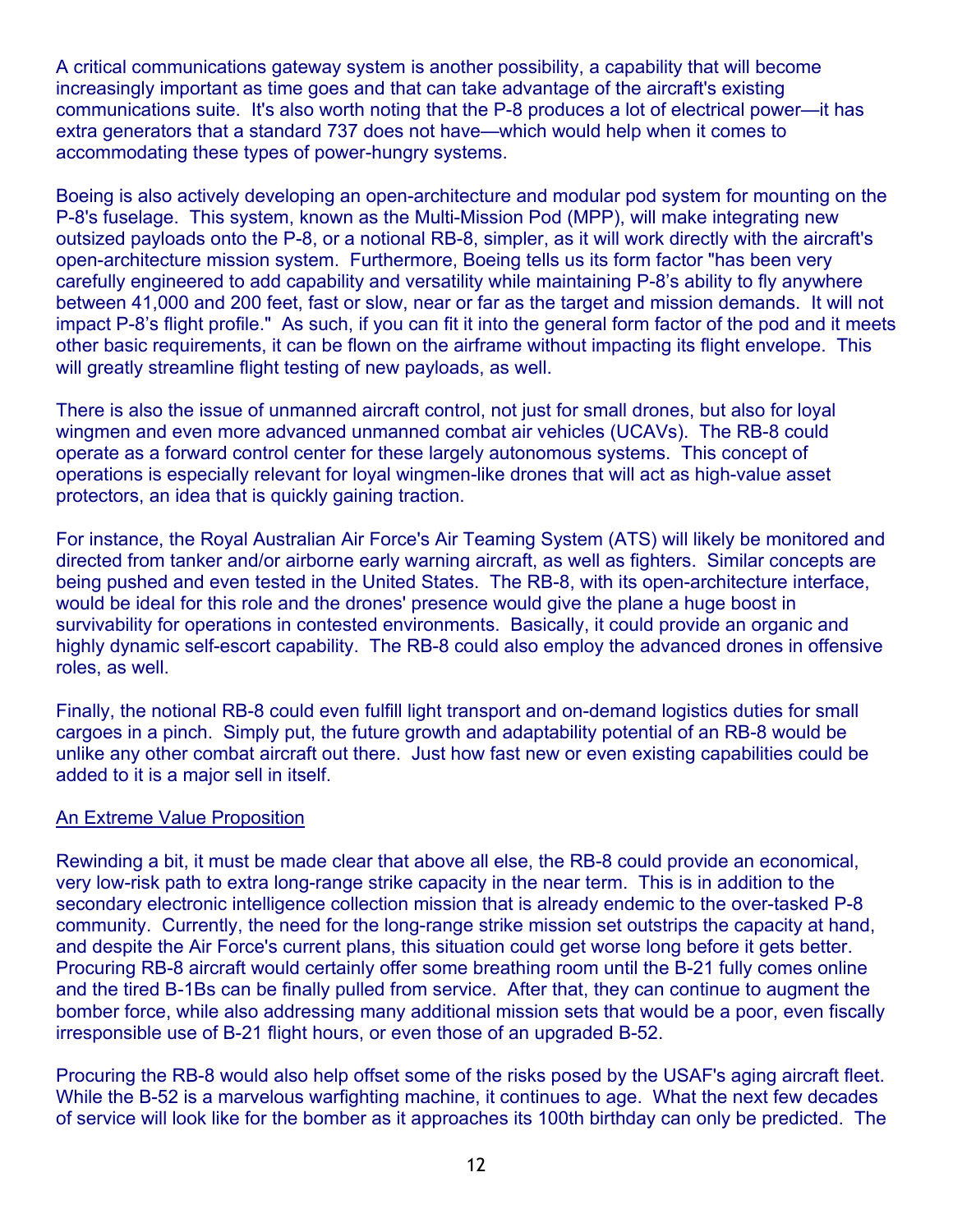RB-8 fleet would help hedge against any unforeseen issues with the type, and with the ultra-high-tech B-21, for that matter.

As far as actually seeing an RB-8 come to fruition, the problem is when you talk about buying something, no matter how 'off-the-shelf' it is, many will see it as a threat to other existing "sacred cow" programs. While it is important that the USAF buys enough B-21s, and 149 may be needed, anything with a major price tag that can help out with a portion of its mission set is viewed as some existential impediment to reaching that production number goal. There may be some truth to this, but at the same time, it is a poor way of looking at force structure, one that has done far more harm than good in recent decades.

The fact of the matter is 149 B-21s and 75 upgraded B-52s won't be enough in terms of long-range weapons delivery platforms. The RB-8 can help pick up the slack at a very low comparative cost. And really, if it is going to suck funding from other sources, it should be spread more evenly based on all the missions it can do—from alleviating pressure on the concerningly geriatric manned electronic intelligence gathering fleet to doing the same for the fighter community in terms of close air support. This holistic point of view will not place its required funding all at the expense of one program or another.

By producing say 75 RB-8, at the cost of 15 B-21s (the latter of which will cost very optimistically around \$650 million per copy), this could go a long way in providing more standoff strike capacity, and more flexible capacity at that, without digging deeply into the B-21's production numbers. You could say the same thing for F-35A. Would you rather have another 110 F-35As or 75 EB-8s? In the big scheme of things, I think with the multitude of long-range, high-endurance missions it could accomplish, and the huge array of weapons it could carry, it would be hard to argue for the relatively short-ranged F-35As considering many hundreds are already in the inventory.

So, maybe cut it in half, the tactical and strategic side of the equation both gives up something, like seven B-21s and 58 F-35s. And what about the strategic intelligence gathering community? Maybe they could pitch in a bit as well. Their fleet of aging RC-135-based airframes could surely use some augmentation, at least as an interim measure. There is also the possibility of working with the Navy to make this a joint program. Once again, these are just some examples of how we can view the RB-8 program if we have to look at every procurement opportunity as robbing Peter to pay Paul.

Finally, there is the issue of readiness. Neither F-35 nor B-21 will be ready to fly missions day in and day out like RB-8 would, or with such a low cost and logistical footprint. So while 75 airframes may not be a huge number, you would be squeezing many more completed sorties out of those airframes and at a much lower comparative price, in a given period of time. In addition, the P-8 shares vast commonality with the next-gen 737 airliner it was derived from. As such, sustaining it anywhere in the world, and especially during the duration of a conflict, will be a far easier proposition than a cuttingedge stealth bomber or fighter, or a 70-year-old B-52. With that in mind, the RB-8 could also provide a lot of forward presence at a relatively low cost and with a relatively small footprint. Its inherent flexibility, long loiter time, and endurance capabilities, as well as its ease of support, means RB-8s can be forward deployed anywhere in the world and they can provide the widest mission set in the entire force while there.

What we are looking at here is an F-15EX-like solution to a different problem, albeit under similar circumstances. Just the fact that the F-15EX made it to fruition at all is evidence that an RB-8 concept may have legs. F-15EX was all about bringing in a low-risk, mature capability set as soon as possible while also providing an airframe that has a very long service life, proven availability and efficiency, and one that can do a wide array of missions its higher-end counterparts are ill-equipped to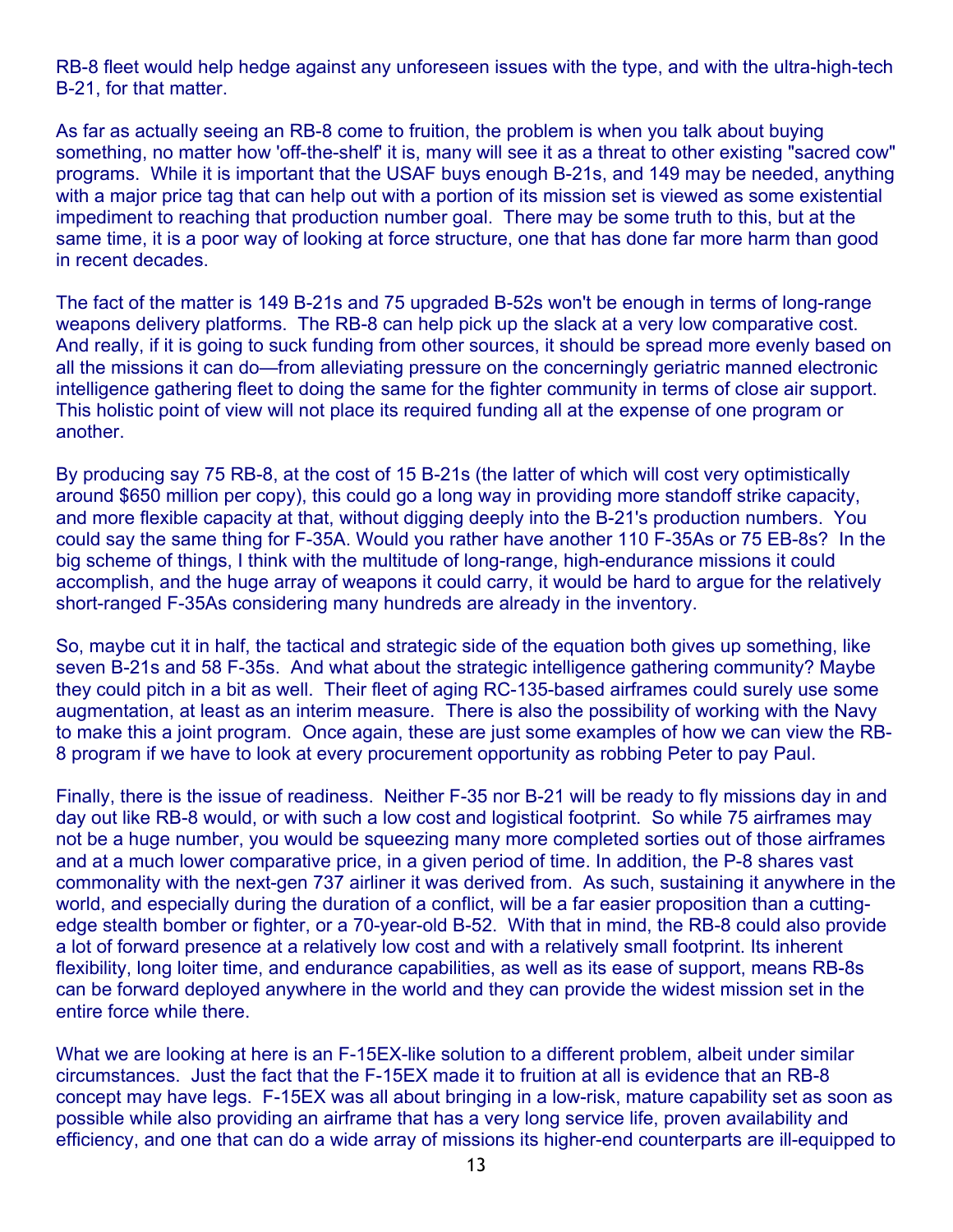do, or doing so would be a waste of their precious airframe life. It was also an aircraft with the vast majority of its development already paid for, just like the RB-8 concept.

It may not be sexy, but the RB-8 is an incredible opportunity sitting on a plate before the Air Force and even possibly the Navy. It's a comparatively low-cost weapon system that can check so many boxes in any future fight the U.S. may find itself in. Luckily, the P-8 order book has remained strong for the time being, and an additional bulk order could potentially allow for a very attractive unit cost.

The P-8 is built on its own dedicated line in Renton, Washington. Boeing tells us this allows it to more easily scale up production if need be. Producing a couple of planes a month is not an issue now and that can be increased as needed. But once that line is shuttered, the 737 Max would have to be adapted for the role, which would take a lot of time and cost a lot of money to integrate and validates the original P-8's capability set onto. This will likely make the entire concept unviable. So, this isn't a wait for eternity proposition. There could be additional orders for a P-8 derivative, possibly from the Army, in the not-so-distant future, as well. This would only add to the supportability of the type and the potential for a big block buy at a very attractive price.

The RB-8 concept should at least be carefully and thoughtfully evaluated. In fact, in an age where those in command often talk about how many air combat capabilities are increasingly platformed agnostic, the bizarre reality that an off-the-shelf, fully militarized 737 isn't a compelling solution to a wide array of glaring challenges is quite puzzling.

#### *The Warzone article by Tyler Rogoway*

#### **USMC HELICOPTERS HAVE BEEN ASSISTING IN THE HUNT FOR SUBS (The War Zone 7/21):**

Utility helicopters from the U.S. Marine Corps have been conducting anti-submarine warfare maneuvers as part of the ongoing Summer Fury 21 exercise off the coast of southern California. UH-1Y Venoms from Marine Light Attack Helicopter Squadron 267 (HMLA-267) from nearby Marine Corps Base Camp Pendleton were seen dropping sonobuoys in what's an unusual mission for this type, but which reflects a growing interest in anti-submarine operations within the Corps. Photos released by the U.S. Department of Defense during Summer Fury 21 show this large-scale military exercise underway on San Clemente Island, involving elements of the 3rd Marine Aircraft Wing. The service describes Summer Fury as "the largest Marine aviation exercise on the West Coast [providing] 3rd MAW opportunity to improve warfighter readiness in support of a Marine Expeditionary Force maritime campaign."

As well as 3rd MAW F/A-18C Hornets and F-35B Lighting IIs flying a long-range maritime strike against a simulated enemy warship, the UH-1Y was also seen in the context of offensive maritime operations, in this case, its crew members helping to prosecute a submarine contact by dropping sonobuoys by hand out of the cabin door. Sonobuoys are expendable sonar devices that are used to fix the position of an opposing submarine and monitor its movements. While sonobuoys are a regular feature of anti-submarine warfare operations and are dropped in significant quantities by specially-equipped fixed-wing aircraft and helicopters, they aren't normally associated with the UH-1Y.

The UH-1Y, which has completely replaced the 1970s-vintage UH-1N within the Marine Light Attack Helicopter (HMLA) community, is potentially a useful tool for anti-submarine warfare work, being optimized for the maritime environment and also offering a useful speed of 170 knots, considerably faster than the old 'November' model. With a mission repertoire that already encompasses offensive air support, assault support, escort, supporting arms coordination, and forward air controller airborne, it's maybe not such a surprise that the UH-1Y is also able to turn its hand to anti-submarine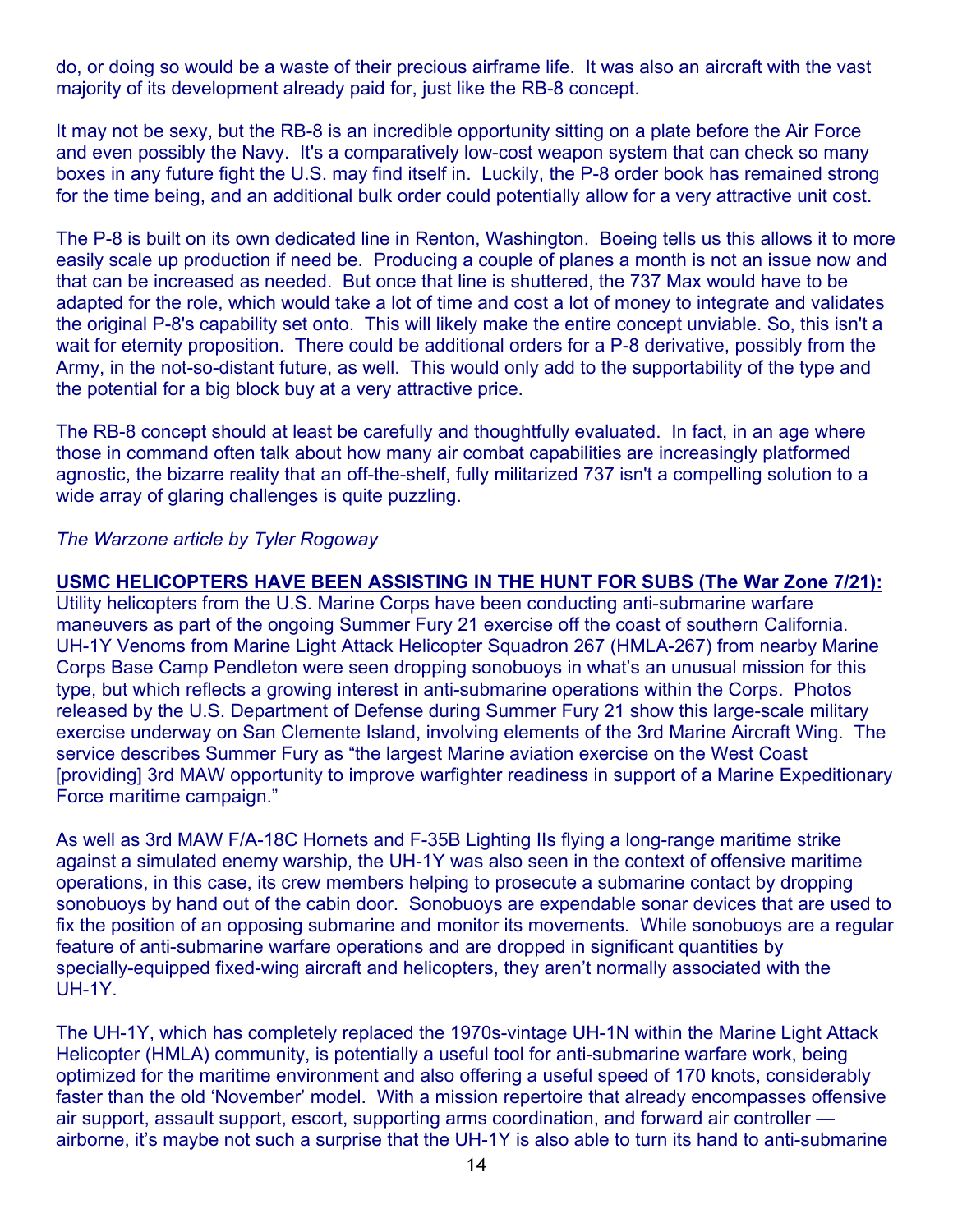warfare, too, albeit apparently on what must be a fairly rudimentary basis. After all, the UH-1Y has no actual submarine-hunting equipment on board, so its role is one of assisting in seeding sonobuoy screens, helping pinpoint the submarines, especially after initial detection or where they might enter particular choke points.

Since a single dedicated anti-submarine platform can only conduct its mission in one place at a time, any help in seeding sonobuoys across a wider area can serve as a significant force multiplier. A UH-1Y with sonobuoys dropped manually out of the door is also cheaper to operate than a specialized ASW asset and is also readily available. This use of the UH-1Y fits in with the increasing emphasis placed by the Marines on this mission, traditionally the domain of the U.S. Navy. The service's newfound interest in anti-submarine warfare is based on the shift toward distributed and expeditionary warfare operations, as part of the Expeditionary Advanced Base Operations (EABO) concept. Significantly, one of the stated focuses of Summer Fury 21 is defeating a peer adversary as part of distributed operations.

EABO calls for Marine units to quickly establish forward operating bases across a broad area and then use these as a springboard to launch various other missions, before moving on to the next area. This should make it harder for an enemy to counter the Marines but also lends itself ideally to the kinds of Asia-Pacific environments in which the U.S. might expect to go to war with China, for example, as well as in the Northern European context, around the coasts of Norway, Iceland, and Greenland. One of the potential problems with EABO is that it is likely to rely upon logistics and other supporting operations by sea and with both China and Russia rapidly modernizing their underwater capabilities, these could be threatened. This is where a Marine anti-submarine warfare component fits in, although in practice any such effort is likely to be conducted in cooperation with the Navy.

Among the potential different ideas for how the Marines can embrace anti-submarine warfare are using unmanned aircraft to deploy sonobuoy arrays and other anti-submarine warfare sensors in the waters around an expeditionary outpost. Manned aircraft could equally play a part, too, with the Marines flying KC-130 Hercules tanker-transports and MV-22 Osprey tilt-rotors, as well as various helicopters, all of which could also contribute to dropping sonobuoys, in particular. The concept of turning existing platforms into sub-hunters is nothing new, in fact, with the Navy having explored adapting its carrier-based tactical aviation assets for just this role half a century ago. Now, in Summer Fury 21, it seems at least a part of that Marine ambition has been fulfilled, with the delivery of sonobuoys from the UH-1Y.

A caption to one of the photos released explains the UH-1Y was involved in a concept described as Advanced Naval Basing, which is said to offer "forward logistics and support, as well as sensor and strike capabilities that make a significant contribution to undersea warfare campaigns in the Indo-Pacific region." Interestingly, back in 2016, the Marines came up with a wargaming "tool kit" that included a Navy SH/MH-60 Seahawk detachment flying from a Marine forward base on local antisubmarine operations, as well as anti-surface warfare and other missions. While the UH-1Y doesn't offer anything like the same full-spectrum anti-submarine capability in the role as the Seahawk, it's possible that the Venom was being used as an adjunct to the Navy helicopter, an example of the MH-60R also being seen in the Summer Fury 21 photo release. Since the exercise also includes establishing a forward arming and refueling point (FARP), it's also conceivable that these helicopters were flying their anti-submarine warfare missions from there, reflecting the proposal in the 2016 "tool kit." So far, however, it seems no other details have been released about the anti-submarine warfare portion of Summer Fury 21 and the particular role played by the UH-1Y. However, it seems clear that the Marines are at least now experimenting with using this platform as part of this mission.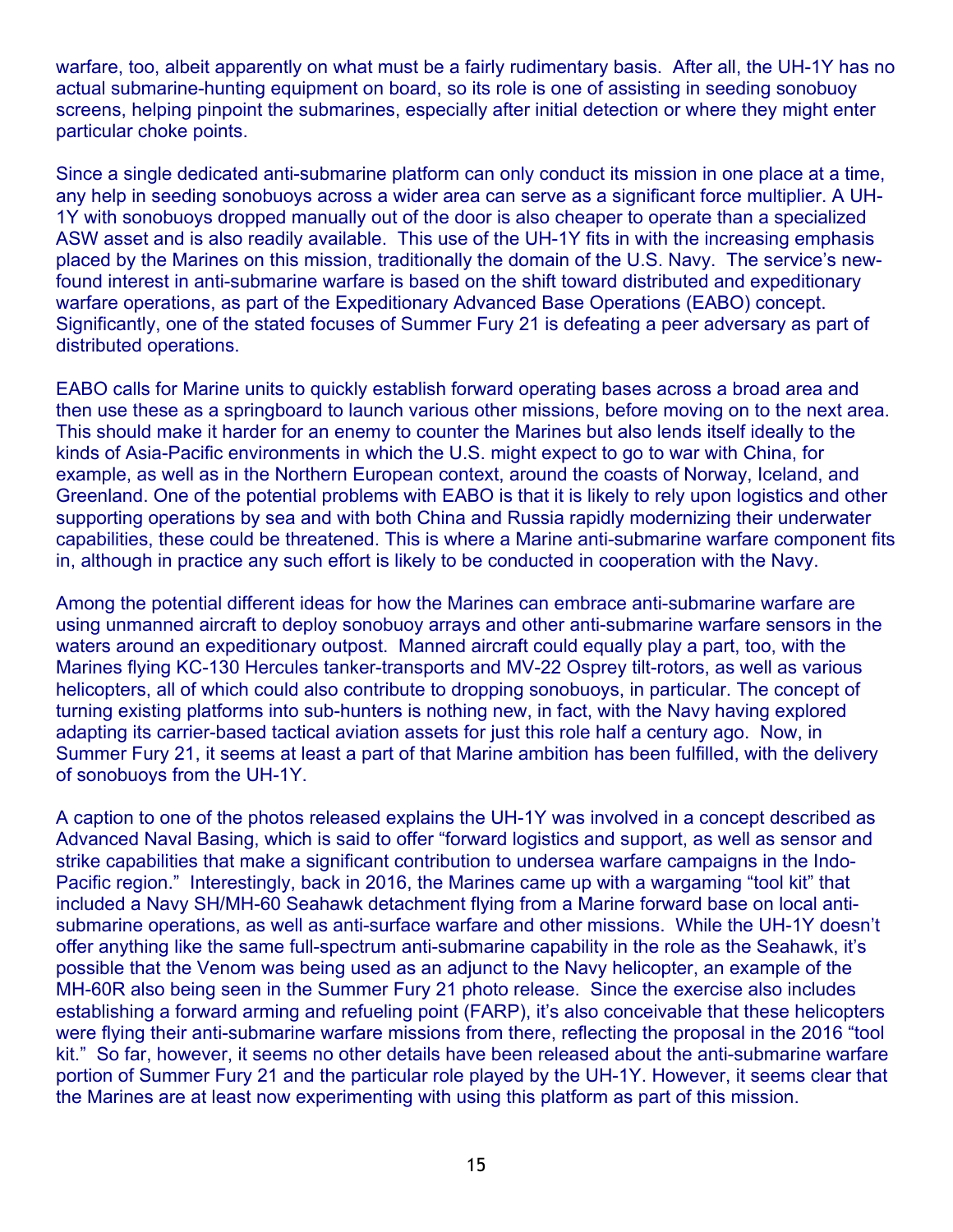However, as The War Zone has discussed in the past, there still remain significant hurdles before anti-submarine warfare can become anything approaching a core Marine Corps function. Despite the importance of defeating hostile submarines in modern warfare, this is a very particular skill set that requires intensive training and resources, including personnel, especially bearing in mind the number of other functions the service is expected to perform. With this in mind, assisting the Navy in these operations makes sense. As it is, we will have to wait and see to what degree the Marines will embrace anti-submarine warfare as part of their evolving EABO doctrine and, within that, what kind of expanded role will be played by the adaptable UH-1Y.

#### *The War Zone article by Thomas Newdick*

#### **CHILEAN NAVY DIESEL-ELECTRIC SUBMARINE APPEARS IN SAN DIEGO (The War Zone 7/1):**

A publicly accessible webcam shows what appears to be a Chilean Navy Scorpene class submarine sailing into the Port of San Diego earlier today. Though we don't know for sure what the purpose of its visit is, the U.S. Navy's Pacific Fleet has engaged with Latin American navies in the past as part of a program that offers valuable opportunities to work with, and train against, advanced diesel-electric submarines. Since 1990, the U.S. Navy has only operated nuclear-powered submarines.

The submarine first appeared on the feed from San Diego Web Cam at around 3:30 PM local time. At multiple points in the stream, the Chilean national flag is seen flying atop the boat's sail. At present, the Chilean Navy operates two Franco-Spanish Scorpene class submarines and a pair of German-made Type 209/1400-Ls, known in the country as the Thomson class. The Scorpenes are easy to separate from the Thomsons, with the former type having dive planes on the sail, while the latter does not.

The Chilean Scorpenes, the first of which, the O'Higgins, entered service in 2005, are fairly modern diesel-electric attack submarines. Among other things, they feature air-independent propulsion (AIP) systems, which allow them to dive for days at a time while remaining very quiet and, and as a result, difficult to detect and track. AIP-equipped diesel submarines are now proliferating around the globe and are considered major threat. Each one of the Scorpene class has six torpedo tubes that can be used to fire Black Shark heavyweight torpedoes or Exocet anti-ship cruise missiles.

The reason for this submarine's visit to San Diego is unclear and we have already reached out to U.S. Third Fleet, which is headquartered there, for more information. In 2001, the U.S. Navy began working with boats from Latin American nations as part of the Diesel-Electric Submarine Initiative (DESI), a combined training program for units on the West and East Coasts. Ostensibly, these combined training events are meant to give all of the participants opportunities to practice various core skills sets relating to submarine and anti-submarine warfare (ASW) operations, as well as help broaden ties, in general, between the U.S. military and its partners in the Southern Hemisphere.

However, since the U.S. Navy does not have any diesel-electric boats of its own, DESI has also provided particularly valuable opportunities over the years for it to train against these kinds of submarines, which have distinct operational characteristics and signatures from nuclear-powered ones. "During these visits, we are able to simulate a variety of wartime scenarios against diesel submarines which adds an additional degree of difficulty and reality to fleet ASW, as diesel submarines have proven to be quiet and elusive," Navy Lieutenant Alexander Papadakos, a member of Submarine Squadron 11, said during a DESI engagement with the Chilean Navy's Thomson class submarine Simpson, in 2018.

The U.S. Navy has sought out these kinds of opportunities in different ways since 1990, when it decommissioned the Barbel class USS Blueback, its last diesel-electric attack submarine. Blueback,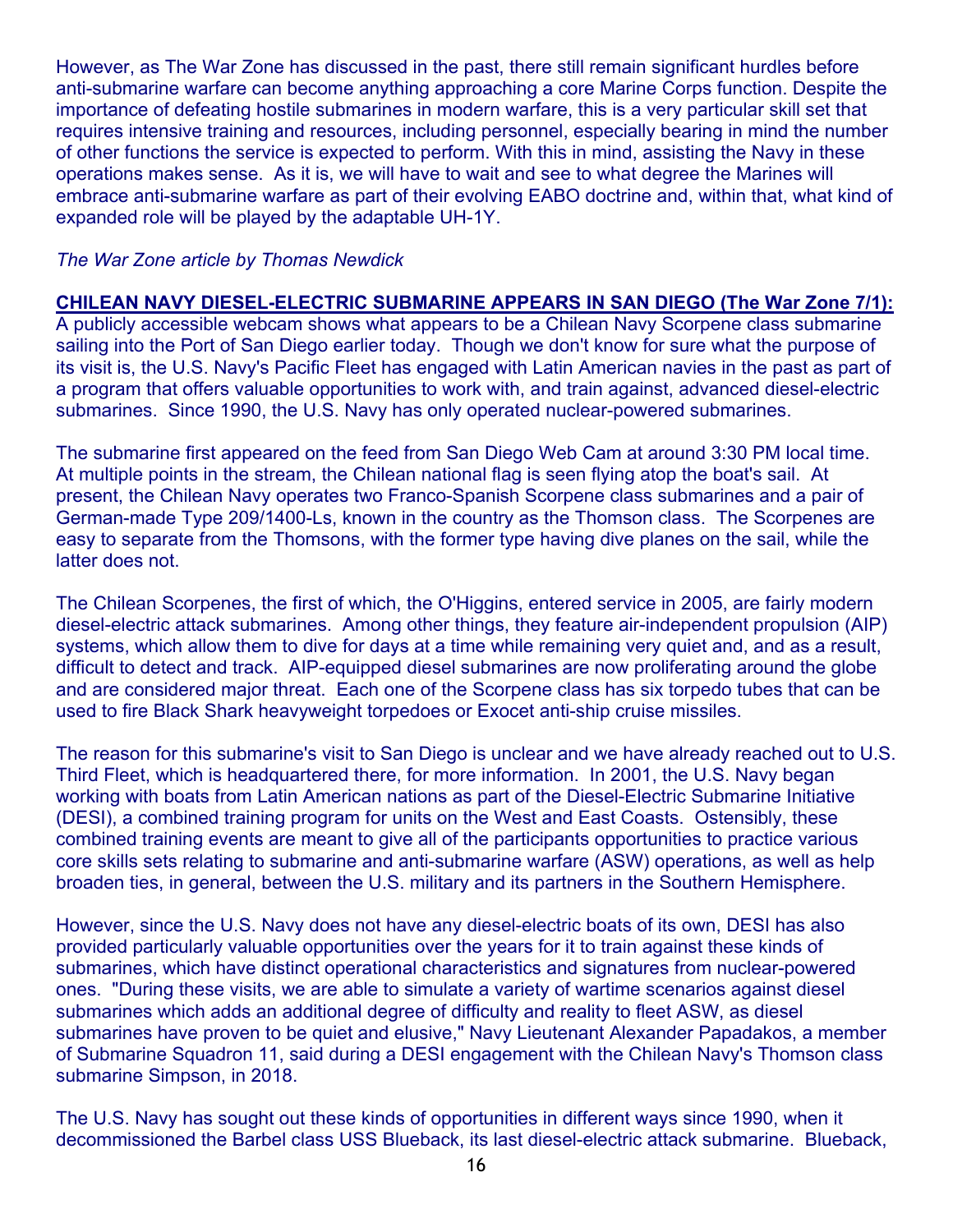one of just three Barbels the Navy acquired, had served for a time at the end of its career as an aggressor due to its unique characteristics among the rest of the service's submarine fleet.

In the mid-2000s, the Navy then leased Sweden's AIP-equipped HSwMS Gotland to serve as a diesel-electric aggressor. That period highlighted the value of being able to train against these kinds of submarines, with Gotland famously managing to sneak right into the middle of an aircraft carrier strike groups during exercises, as well as scoring simulated kills against various surface ships and other submarines during training engagements.

The Navy has acquired at least two large-scale training targets designed to mimic diesel-electric submarines in the past two decades. The service also operated the research and development submarine USS Dolphin until 2007, which was its last diesel-electric boat.

More recently, in 2019, the service stood up a new dedicated submarine aggressor squadron, or AGGRON, to help in training submarine and anti-submarine forces. However, as it exists now, this unit's primary job is schooling Navy personnel in enemy tactics, techniques, and procedures, and helping submarines acting as the "opposing force," or OPFOR, to better represent potential threats. At least as of last year, it has no submarines permanently assigned to it and the Navy still has no plans to acquire its own diesel-electric types, which could add greater realism to exercises.

In the meantime, combined training programs, such as DESI, remain the most readily available ways for Navy submarine and anti-submarine forces to train against these threats. So, while we don't know why exactly this Chilean Scorpene class boat is in San Diego, it is very likely there to, at least in part, provide very useful training for Navy personnel against a type of submarine they might not otherwise encounter on a routine basis during training.

UPDATE: 7/2/2021 -- The Chilean Navy has now officially confirmed the arrival of one of its Scorpene class submarines at Naval Base Point Loma in San Diego. A Spanish-language Tweet from that service simply says that it is there "to participate in an international operation with the USNavy." However, after our initial story was published, a reader also alerted us to a story in the Spanishlanguage defense and security magazine Infodefensa that said the Chilean Navy's Scorpene class submarine O'Higgins had left that service's base in Talcahuano in early June and that it was heading to the United States for exercises over the next five months.

"For more than five months it [the O'Higgins] will be deployed to operate with the most modern Navy in the world and even carry out submarine rescue operations," Rear Admiral Juan Pablo Zúñiga Alvayay, the head of the Chilean Navy's submarine force, was quoted as saying that story. "For this, a crew of more than 40 men, and with an average age of 32 years, will represent us. We wish them success, a good hunt, and a safe return home."

Infodefensa does not specifically mention the U.S. Navy's DESI program, but how Rear Admiral Zúñiga described the nature of the O'Higgins' current deployment, especially plans to conduct submarine rescue training, is well in line with previous Chilean Navy participation in that initiative. "The highlight of the DESI deployment is CHILEMAR VIII, a submarine search and rescue exercise that will take place in August," the U.S. Navy news item regarding the arrival of the Chilean Navy's Thomson class submarine Simpson in San Diego in 2018 said. "Chile remains the only South American submarine-operating country to conduct frequent live submarine rescue exercises with U.S. Navy rescue assets at Undersea Rescue Command."

*The War Zone article by By Joseph Trevithick*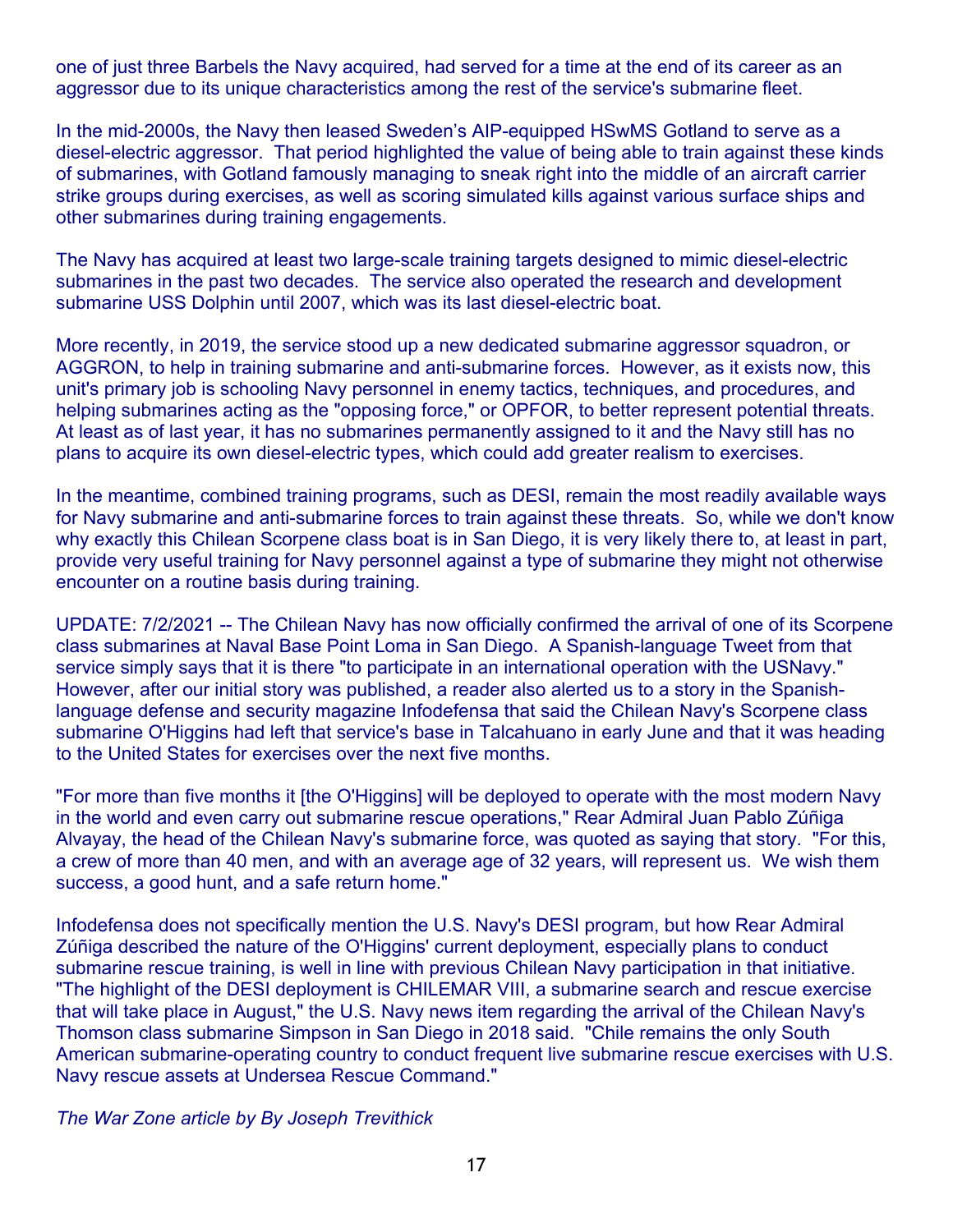#### **VP-45 FINDS MISSING MARINER NEAR MICRONESIA (USN 6/11):**

KADENA AIR BASE, Japan-- Patrol Squadron (VP) 45 located a missing mariner during a successful search and rescue (SAR) mission through Andersen Air Force Base (AFB), Guam, June 7. A mariner onboard a 19-foot long skiff was reported missing on June 5 off the coast of the Federated States of Micronesia. VP-45 received tasking from the Rescue Coordination Center (RCC) Guam and executed a search of an assigned search box 900 nautical miles south east in the waters off the coast of Guam.

The crew launched from Kadena Air Force base, Japan in the pre-dawn hours, stopping at Andersen AFB to refuel before entering their search grid. Combat Aircrew (CAC) 7 began their search pattern at approximately 1 p.m. local time. After searching for nearly one hour, CAC-7 reported sighting a vessel fitting the description given of the missing mariner. According to Lt. Michael Clark, CAC-7's Tactical Coordinator, "An open white 19 foot long skiff with a single outboard motor and a chainsaw onboard."

Naval Air Crewman Operator (AWO) 2nd Class Peter Shephard spotted a small vessel on the surface while utilizing the P-8A Poseidon's radar system. Shepard captured an Inverse Synthetic Aperture Radar (ISAR) image of the small skiff. ISAR is a radar technique using radar imaging to generate a two-dimensional high-resolution image of a target. From the imagery, the crew was able to determine that the radar contact was a small vessel drifting with the ocean currents. Although outside of their generated search area the crew determined it was worth investigating.

The crew flew inbound at 200 feet above the water to investigate the contact. After several low passes over the skiff, AWO3 Tyler Wooldridge, operating the camera, was able to confirm it was the missing mariner. Clark went on to explain the poor condition of the mariner, "He looked totally depleted; it was unclear whether he had any food or water in the last couple of days. He just slumped over and basically collapsed once it was clear we had seen him," said Clark.

The crew then proceeded to tactically deploy a SAR kit containing a raft with food, water and first aid accessories, in the vicinity of the isolated skiff. CAC-7 then contacted FSS Micronesia, the surface vessel participating in the search, roughly 25 nautical miles from their location. The Micronesia arrived at approximately 3:15 p.m. local time to rescue the stranded mariner.

Clark said, "It was enormously satisfying for all the crew to be working together to save a life. We expertly developed and executed a search plan in coordination with the Federated States of Micronesia National Police and found the missing mariner within an hour of searching." CAC-7 remained on scene throughout the rescue by the Federated States of Micronesia National Police and were "thrilled to hear that the mariner is doing well after receiving medical attention," added Clark.

VP-45, based out of Naval Air Station Jacksonville, is currently operating from Kadena Air Base in Okinawa, Japan. The squadron conducts maritime patrol and reconnaissance as well as theater outreach operations as part of a rotational deployment to the U.S. 7th Fleet area of operations.

*US Navy press release by LT Alec Hardin and MC3 Thomas Higgins* 

#### **P-8 CONDUCTED A FIRST-OF-ITS-KIND MISSILE LAUNCH (Business Insider 6/7):**

US Navy P-8A Poseidons launched AGM-84D Harpoon missiles in Europe for the first time last month during an exercise off of northern Norway, another sign of the increasing military focus on the strategically important region. The P-8s, widely considered the best maritime patrol planes in operation, launched the missiles at a target barge near the Andøya Space Defense facility in northern Norway during the exercise At-Sea Demonstration/Formidable Shield. The exercise focused on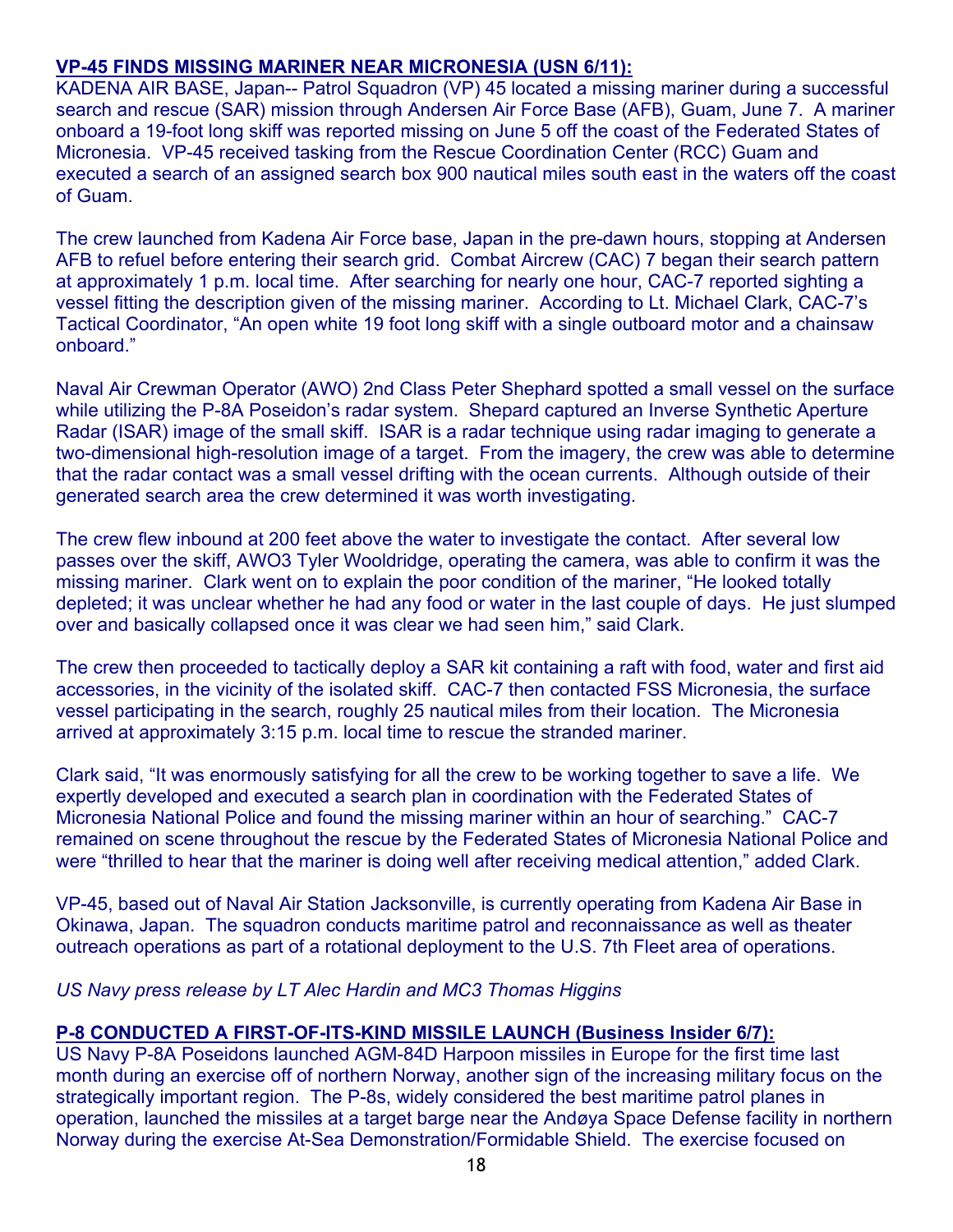missile defense and most used during it were surface-to-air interceptors, but the Harpoons — so named because they were first designed to target surfaced submarines, or "whales" — were air-to-surface variants.

As an anti-ship missile, the Harpoon gives the P-8 "the ability to challenge enemy naval movements, either in support of offensive operations or in order to defend friendly forces," the US Navy's Sixth Fleet said in a release. "At-Sea Demo/Formidable Shield provided a realistic opportunity to exercise" the Poseidon's ability to "project lethal fires," Cmdr. Kyle Raines, Sixth Fleet public affairs officer, told Insider in a statement.

At a briefing before the exercise, which is held every other year, officials stressed the defensive focus and said it wasn't conducted with a specific foe in mind. US Navy Capt. Jonathan Lipps, who directed the exercise, said it wasn't "targeted against a specific country or threat" but had evolved in response to state and non-state actors' use of drones, cruise missiles, and ballistic missiles. "It's about protecting both maritime units and the land environment from the missile threat, not about, if you like, offensive missile capabilities. It's about defensive missile capability," said British Royal Navy Rear Adm. James Morley, deputy commander of Naval Striking and Support Forces NATO, which conducted the exercise.

This year's iteration was "the most complex joint and combined integrated air- and missile-defense exercise ever conducted at sea," Lipps said. The missiles used during the exercise were "a good example of a growing recognition" that successful combat operations in the future will "require close coordination of offensive and defensive systems," said Ian Williams, deputy director of the Missile Defense Project at the Center for Strategic and International Studies. "There are a lot of efficiencies that can be gained by integrating strike and defense, particularly in sensors, to detect enemy missiles and to locate and neutralize the shooter," Williams told Insider in an email.

There are also more practical reasons to fire Harpoons from P-8s. Like its predecessor, the P-3 Orion, the Poseidon "has an anti-surface-warfare mission, and the Harpoon missile is the current armament that meets that requirement, so it is not a surprise that the aircraft is exercising that capability," said Steve Wills, a military historian and expert on US Navy strategy. "Every naval platform has live-fire exercise requirements, so this firing could be one of those," Wills added in an email. Morley and Lipps both emphasized that At-Sea Demo/Formidable Shield — which began near Scotland and concluded around Andøya — was long-planned and preceded by notice about where it would take place, but comes as military activity in the region increases significantly.

In late 2018, NATO conducted exercise Trident Juncture in and around Norway. Some 50,000 personnel took part in the exercise, which saw a US aircraft carrier sail into the Arctic for the first time since the early 1990s. The US military has been more active in Norway in recent months. NATO navies have also conducted exercises in the Barents Sea, close to major Russian military installations, for the first time in decades. Russia, which has the world's longest Arctic coastline, has been increasing its presence in the region, refurbishing bases and deploying more forces. Its Nordic neighbors have been concerned by its military tests in the region, particularly with weapons like the Kalibr cruise missile. The Kalibr gives Russian ships and subs a land-attack capability that worries NATO. The Kalibr and other Russian weapons fired from the Barents Sea would be able to reach targets in Norway.

Russian submarine activity around the Norwegian Sea has also concerned NATO countries, particularly Norway and the UK, which have both purchased P-8s to patrol their waters. At-Sea Demo/Formidable Shield concluded on June 4 and navies involved touted several achievements during it. A US destroyer and a Dutch frigate worked together to "negate" a ballistic missile threat in